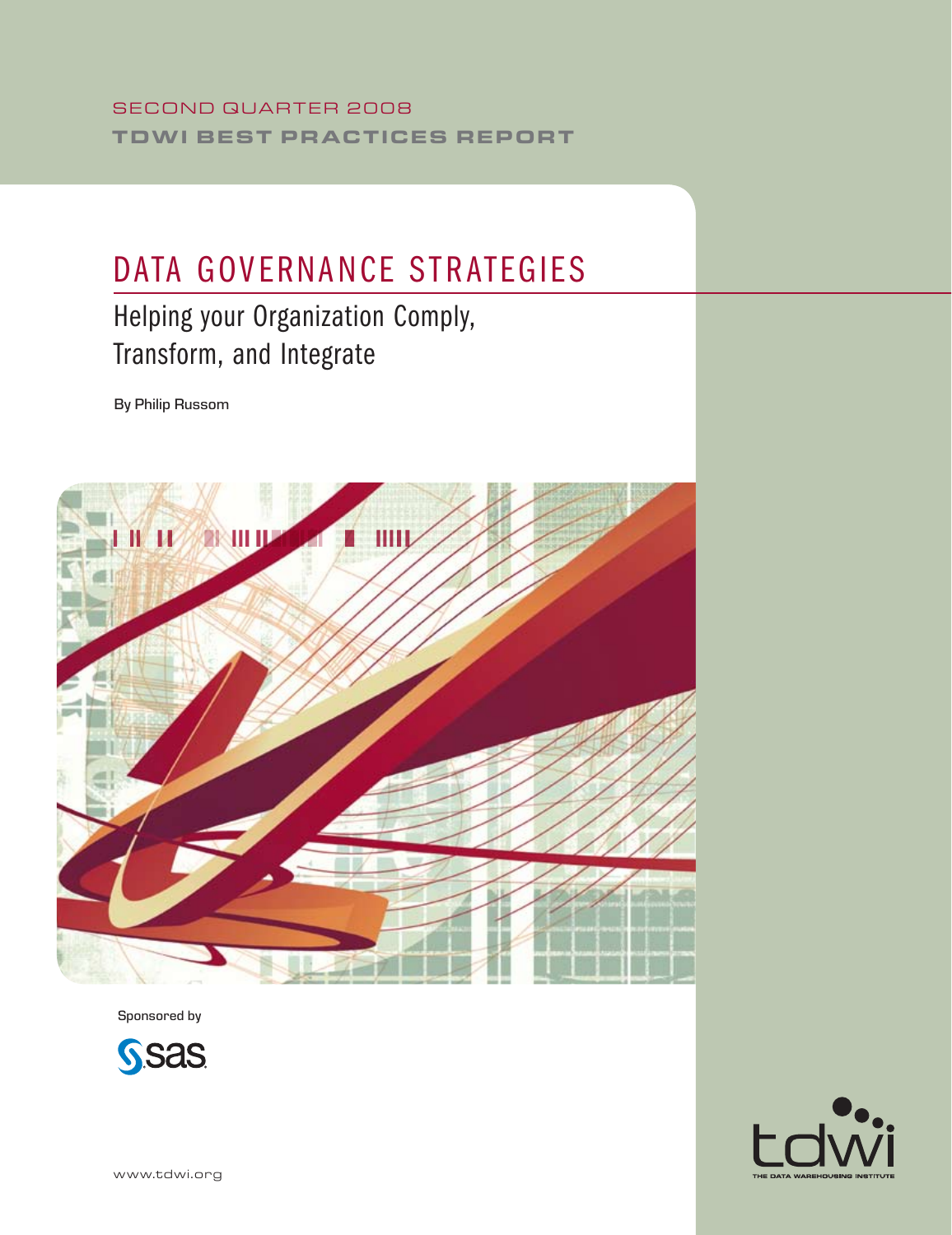# DATA GOVERNANCE STRATEGIES

By Philip Russom

Helping your Organization Comply, Transform, and Integrate

## Table of Contents

| Research Methodology and Demographics 3                        |
|----------------------------------------------------------------|
|                                                                |
|                                                                |
| Definitions of Data Governance 5                               |
| Critical Attributes of Data Governance 6                       |
|                                                                |
|                                                                |
| The State of Data Governance Programs 10                       |
| The Role of DG in Initiatives and Implementations 11           |
| Data Governance for Data-Driven Business Initiatives 12        |
| Data Governance for Data Management Implementations 13         |
| Prioritizing the Phases of Data Governance. 14                 |
|                                                                |
|                                                                |
|                                                                |
|                                                                |
| Organizational Issues for Data Governance<br>18                |
| Cross-Functional Collaboration as a Requirement for            |
|                                                                |
| Organizational Structures that Support Data Governance. 18     |
| Data Governance's Relationship to Other Forms of Governance 19 |
| Staffing the Data Governance Board 20                          |
| Leading the Data Governance Board 21                           |
| Software Automation for Data Governance 22                     |
| The Role of Software Automation. 22                            |
| Tool Types that Support Data Governance 22                     |
|                                                                |
|                                                                |
|                                                                |
| Cross-system data discovery and monitoring tools 25            |
|                                                                |
|                                                                |
|                                                                |
| Collaborative documents for DG $\ldots$ , 27                   |
|                                                                |
|                                                                |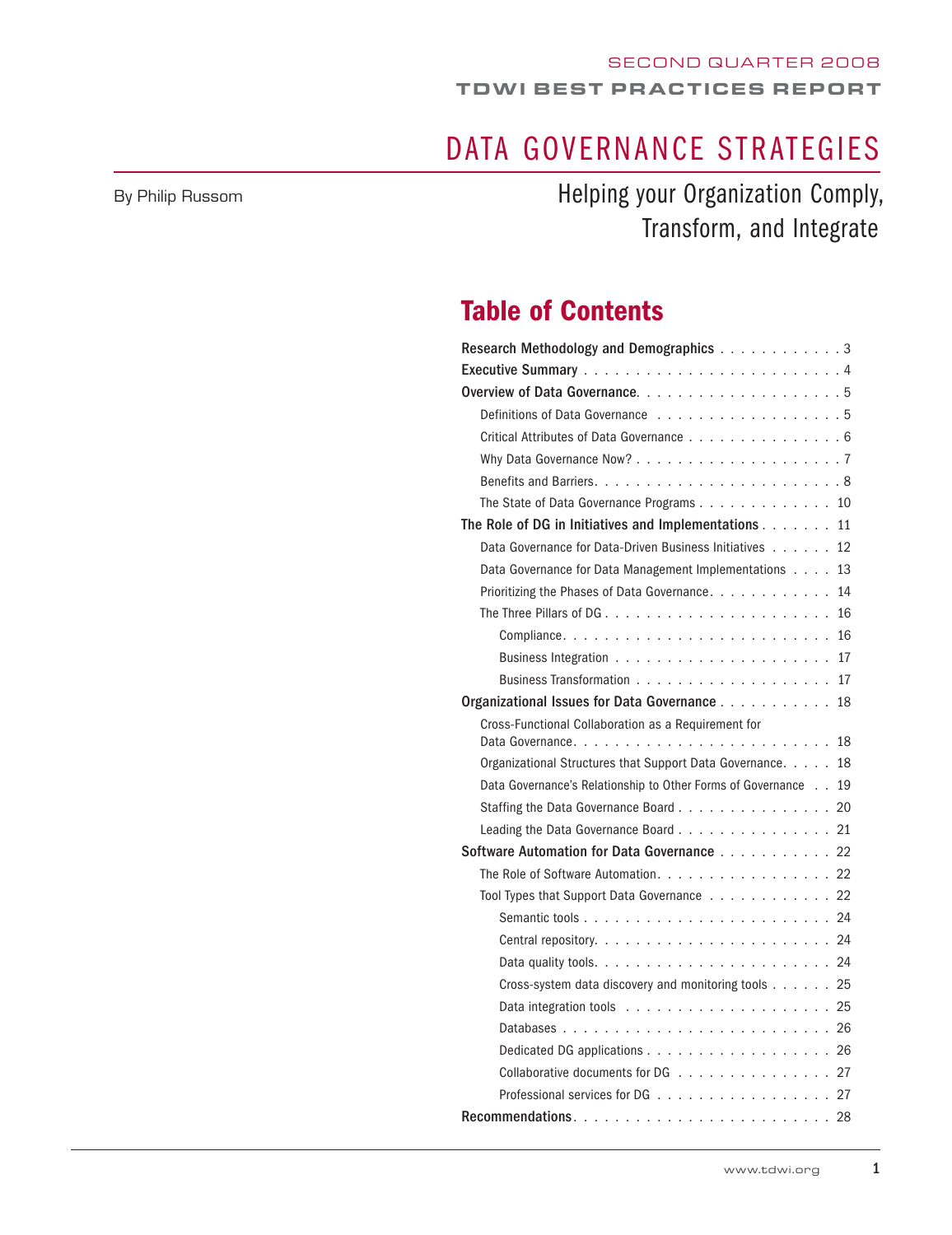

### About the Author

PHILIP RUSSOM is the senior manager of TDWI Research at The Data Warehousing Institute (TDWI), where he oversees many of TDWI's research-oriented publications, services, and events. Before joining TDWI in 2005, Russom was an industry analyst covering BI at Forrester Research, Giga Information Group, and Hurwitz Group. He also ran his own business as an independent industry analyst and BI consultant, and was contributing editor with *Intelligent Enterprise* and *DM Review* magazines. Before that, Russom worked in technical and marketing positions for various database vendors. You can reach him at prussom@tdwi.org.

### About TDWI

The Data Warehousing Institute, a division of 1105 Media, Inc., is the premier provider of in-depth, high-quality education and training in the business intelligence and data warehousing industry. TDWI is dedicated to educating business and information technology professionals about the strategies, techniques, and tools required to successfully design, build, and maintain data warehouses. It also fosters the advancement of data warehousing research and contributes to knowledge transfer and the professional development of its Members. TDWI sponsors and promotes a worldwide Membership program, quarterly educational conferences, regional educational seminars, onsite courses, solution provider partnerships, awards programs for best practices and leadership, resourceful publications, an in-depth research program, and a comprehensive Web site (www.tdwi.org).

### About TDWI Best Practices Reports

This series is designed to educate technical and business professionals about new business intelligence technologies, concepts, or approaches that address a significant problem or issue. Research for the reports is conducted via interviews with industry experts and leading-edge user companies, and is supplemented by surveys of business intelligence professionals.

To support the program, TDWI seeks vendors that collectively wish to evangelize a new approach to solving business intelligence problems or an emerging technology discipline. By banding together, sponsors can validate a new market niche and educate organizations about alternative solutions to critical business intelligence issues. Please contact TDWI Research Director Wayne Eckerson (weckerson@tdwi.org) to suggest a topic that meets these requirements.

### Acknowledgments

TDWI would like to thank many people who contributed to this report. First, we appreciate the many users who responded to our survey, especially those who responded to our requests for phone interviews. Second, our report sponsors, who diligently reviewed outlines, survey questions, and report drafts. Finally, we would like to recognize TDWI's production team: Jennifer Agee, Bill Grimmer, Denelle Hanlon, Deirdre Hoffman, and Susan Stoddard.

### **Sponsors**

The research for this report was sponsored by Business Objects, an SAP company; Collaborative Consulting; DataFlux; Exeros; Informatica Corporation; SAP; SAS; and Trillium Software.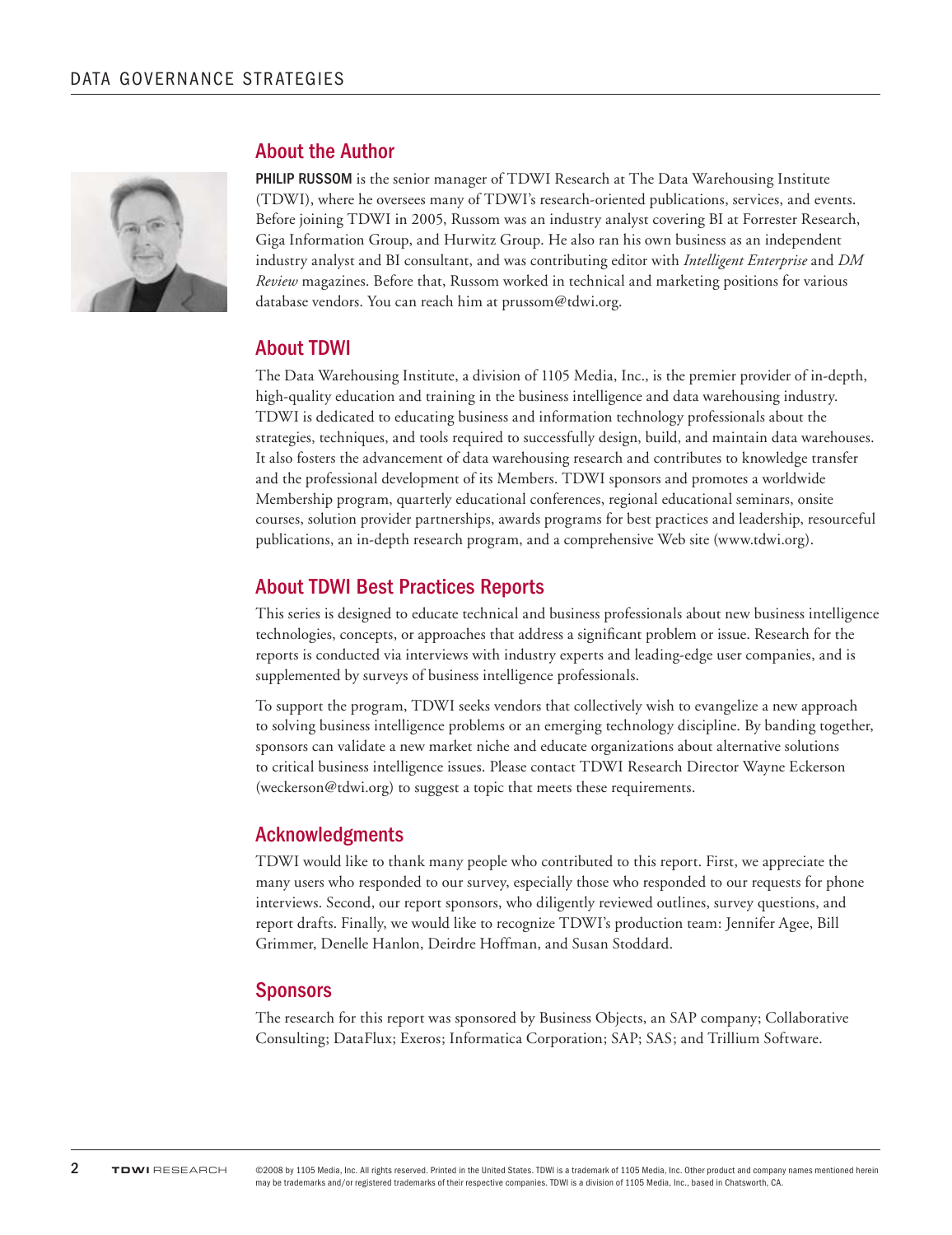### Research Methodology and Demographics

Report Scope. This report is designed for business and technical executives who are responsible for planning and implementing a program for data governance (DG). This report helps organizations worldwide successfully navigate the unknown waters of DG by presenting the best practice techniques and common pitfalls involved in starting and sustaining a DG program. It identifies and evaluates common starting points and strategies, with an emphasis on the cross-functional nature of DG.

Survey Methodology. Most of the market statistics presented in this report are based on the report's survey. In November 2007, TDWI sent an invitation via e-mail to the data management professionals in its database, asking them to complete an Internet-based survey. The invitation also appeared on several Web sites and newsletters, and 424 people completed all of the survey's questions. From these, we excluded the respondents who identified themselves as academics or vendor employees, leaving the completed surveys of 394 respondents as the primary data sample for this report. Additional data comes from a Technology Survey run at a TDWI World Conference in August 2007.

TDWI also conducted telephone interviews with numerous technical users and their business sponsors, and received product briefings from vendors that offer products and services related to the best practices under discussion.

Survey Demographics. The wide majority of survey respondents are corporate IT professionals (63%), whereas the remainder consists of consultants (20%) or business sponsors/users (17%). Because DG is often led by executives, this survey drew a lot of respondents with high-level job titles such as director, vice president, and chief officer. But note that most of these executives identified themselves as IT professionals, meaning that they manage IT. We asked consultants to fill out the survey with a recent client in mind.

The financial services (16%) and consulting industries (13%) dominate the respondent population, followed by insurance (9%), healthcare (7%), manufacturing  $(7%)$ , education  $(6%)$ , retail  $(6%)$ , and miscellaneous industries. Most respondents reside in the U.S. (66%) or Europe (14%). Respondents are fairly evenly distributed across all sizes of companies and other organizations.





*Based on 394 survey respondents.*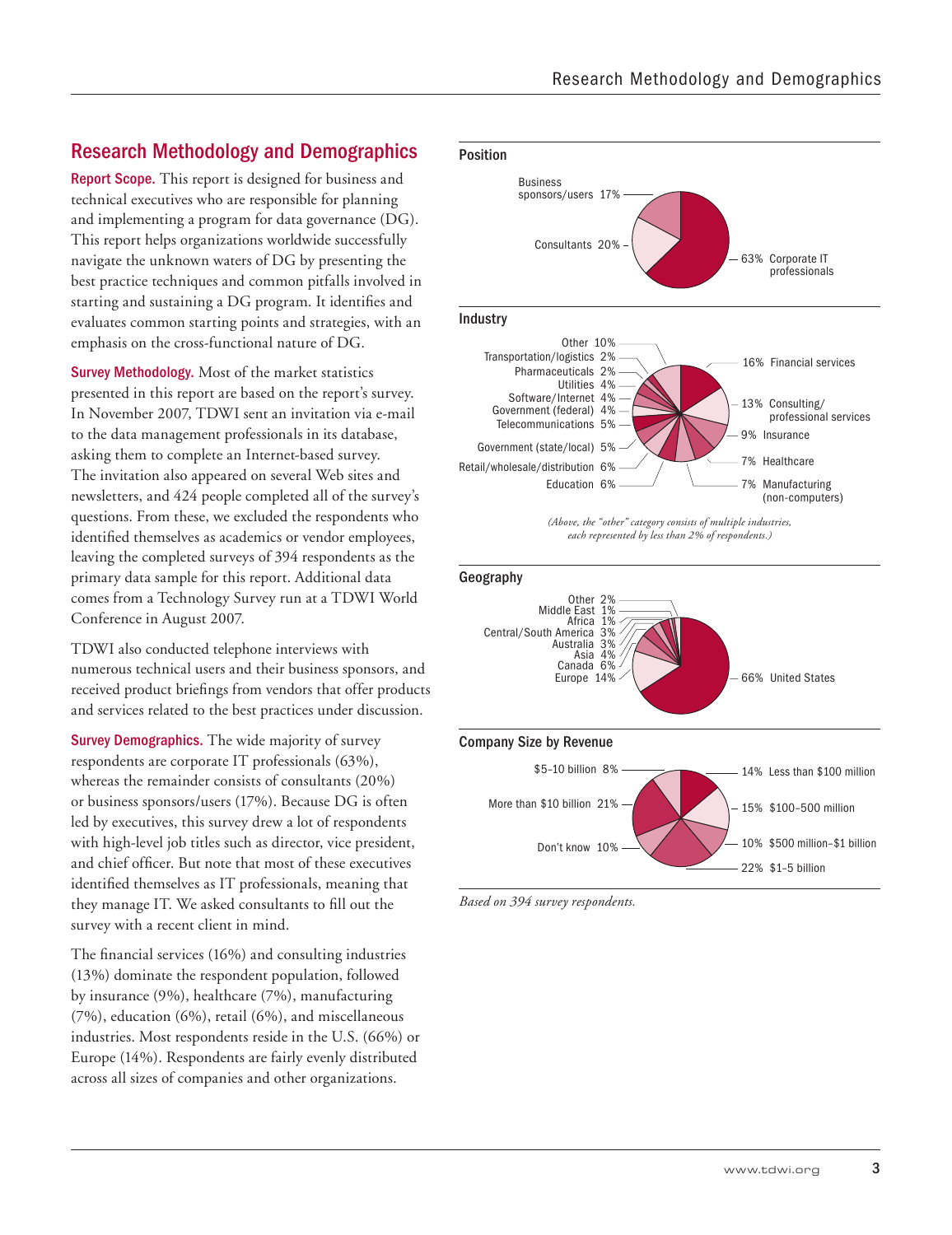Complying with regulations and extending data integration are common initiatives that gain from data governance.

Data governance enables technology change and business transformation.

Data governance intersects with most data-driven business initiatives and technical implementations.

Software automation for data governance today comes mostly from selected functions in certain tools.

Data governance is new and complex, so confusion abounds.

## Executive Summary

Anytime data crosses an organizational boundary, it should be governed, whether you're sharing data among business units internally or publishing data to customers, partners, auditors, and regulatory bodies externally. Furthermore, we now live in the "age of accountability," which (among other things) demands stricter oversight for data usage, quality, privacy, and security. Organizations are under renewed pressure to ensure that compliance and accountability requirements are met as the scope of data integration broadens. In response to this situation, many organizations are turning to data governance, which establishes policies and procedures for sharing data, as well as improving data's quality, structure, and auditability.

Furthermore, a goal of some data governance programs is to enable an organization to treat data as an organizational asset. Achieving this goal demands many interim goals, most involving dramatic change. For example, data governance transforms an organization's data, its data management technology, who owns the data, and how the organization uses data. Sweeping changes and business transformations like these need a central organizational structure such as a data governance committee or board, staffed with both business and technology people. The board must institute and enforce policies and procedures for data management and business use of data. And data governance is best coordinated with IT governance and corporate governance.

Once under way, data governance affects data-driven business initiatives like compliance, business intelligence, customer relationship management, and business transformations (such as reorganizations and mergers and acquisitions). When executed broadly, data governance becomes a part of almost all data management practices, including data quality, integration, warehousing, administration, architecture, and lifecycle management. Organizations typically choose a starting point from among these initiatives and implementations, then incorporate others later based on pain points and priorities.

The execution of data governance is all about the four Ps: People collaborate to create procedures and policies, and all that comes together into a data governance process. In other words, most data governance tasks are purely interpersonal and organizational. Yet, software automation is important, because it can potentially give data governance greater speed, accuracy, and scalability. Applications dedicated solely to data governance are rare. Software automation for data governance is already available through selected functions in tools for data quality, data integration, metadata management, and master data management. As users better define their requirements for data governance, software vendors will no doubt supply new functions and tools.

Given the complexity of data governance and its many influences, it's no surprise that confusion abounds. Although many data management and business professionals have experience with data governance, few of these professionals have practiced it deeply. There are many approaches to data governance, as seen in the diverse best practices of user organizations and the array of products and services offered by vendors.

This report from TDWI Research clears the confusion by drilling into the business initiatives, technical implementations, and cross-functional organizational structures with which data governance intersects. It also quantifies the state of data governance adoption and describes some of the technologies and vendor products that can help automate data governance. All this information is tailored to assist business and technical managers in planning and implementing a sustainable data governance program.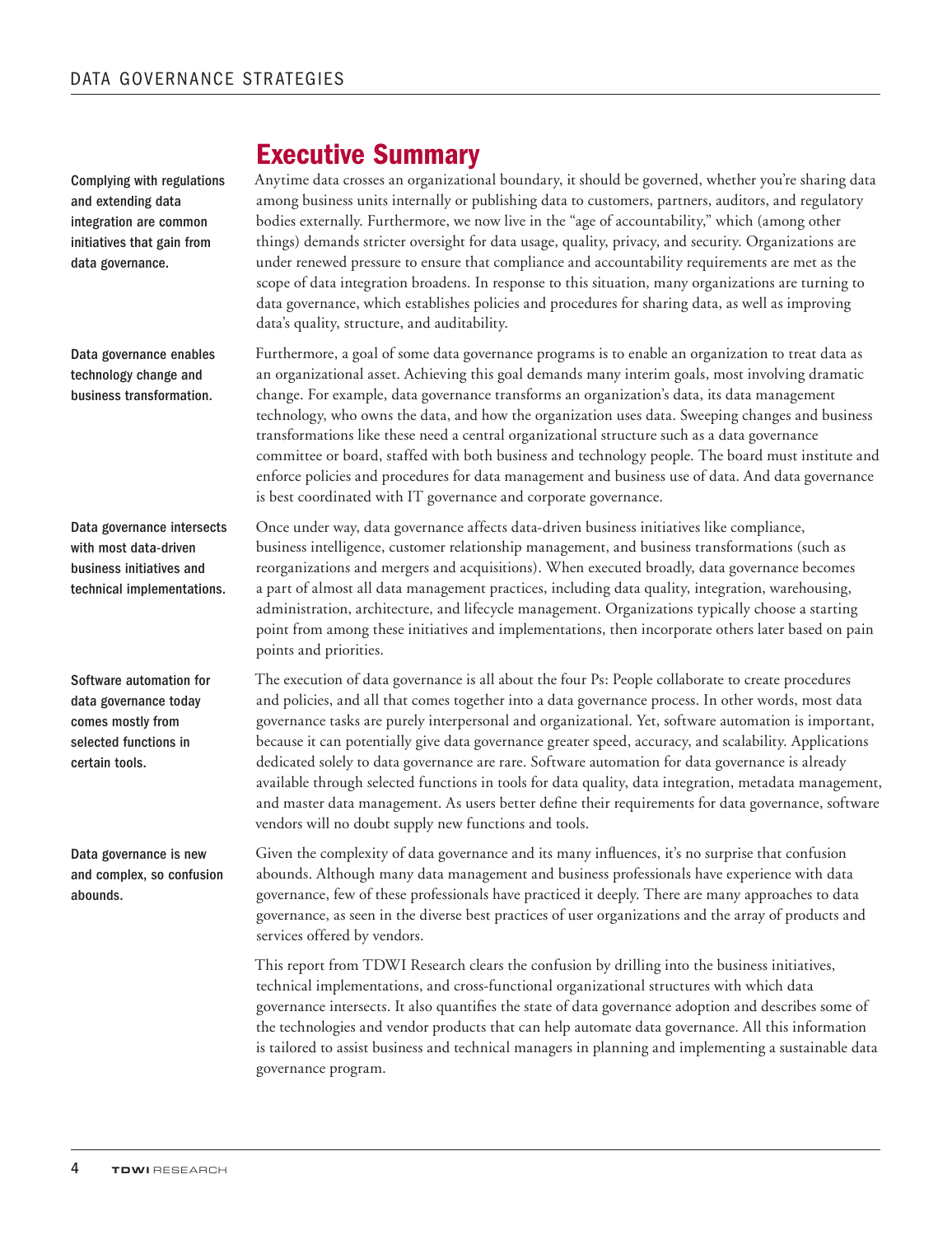## Overview of Data Governance

### Definitions of Data Governance

Data governance is hard to define because it's still new and evolving. Each organization tailors data governance to its needs and abilities, and DG is practiced both in isolated pockets as well as on an enterprise scale. Furthermore, DG is inherently a cross-functional program that involves a mix of technology and business people—plus their IT systems and business processes—and the mix varies greatly.

Even so, here's a definition that covers almost all the components and goals of data governance:

Data governance (DG) is usually manifested as an executive-level data governance board, committee, or other organizational structure that creates and enforces policies and procedures for the business use and technical management of data across the entire organization. Common goals of data governance are to improve data's quality; remediate its inconsistencies; share it broadly; leverage its aggregate for competitive advantage; manage change relative to data usage; and comply with internal and external regulations and standards for data usage. In a nutshell, data governance is an organizational structure that oversees the broad use and usability of data as an enterprise asset.

That's a mouthful. So, here's a rule of thumb that's easy to remember:

DG usually boils down to some form of control for data and its usage.

The catch is that "control" has multiple meanings that are somewhat at odds:

- DG may tighten control to limit data access. This is true when data governance is driven mostly by compliance goals, especially data security and privacy.
- DG may ease control to expand data integration. Most DG boards provide procedures through which a team can request access to data owned by another team. Ironically, this eases the control of data to assist initiatives that rely on broadly integrated data, like business intelligence (BI) and customer relationship management (CRM).
- DG may define controls that improve the content of data or dictate its structure. For example, data flows through many IT systems and departments, so improving the quality of data (whether physical or semantic) is a cross-departmental affair that DG can manage. Likewise, enterprise data architecture seeks to tweak the structure of multiple databases for the sake of easier database management or data integration. DG can define standards that dictate consistency for data structures and data definitions.
- The level of control can vary. For example, strict governance is typical of federally mandated compliance, whereas loose guidance is typical of data architecture standards. Or, a multidivisional corporation may demand strict governance for data at the headquarters level so data yields a unified view of total corporate performance, yet merely provide loose guidance for individual implementations so local organizations can satisfy local requirements.

"In our consulting practice, we have participated in data governance initiatives that evolved from either grass-roots data management or executive fiat," said David Loshin, president of consultancy Knowledge Integrity, Inc. "In one situation, the need for standardizing shared data representations drove the 'bottom-up' development of a governance infrastructure, leading to a federated data standards governance framework. In another situation, the introduction of a consolidated enterprise

DG is about finding the right definition and level of control.

#### EXPERT COMMENT

DG programs may progress bottom-up or top-down.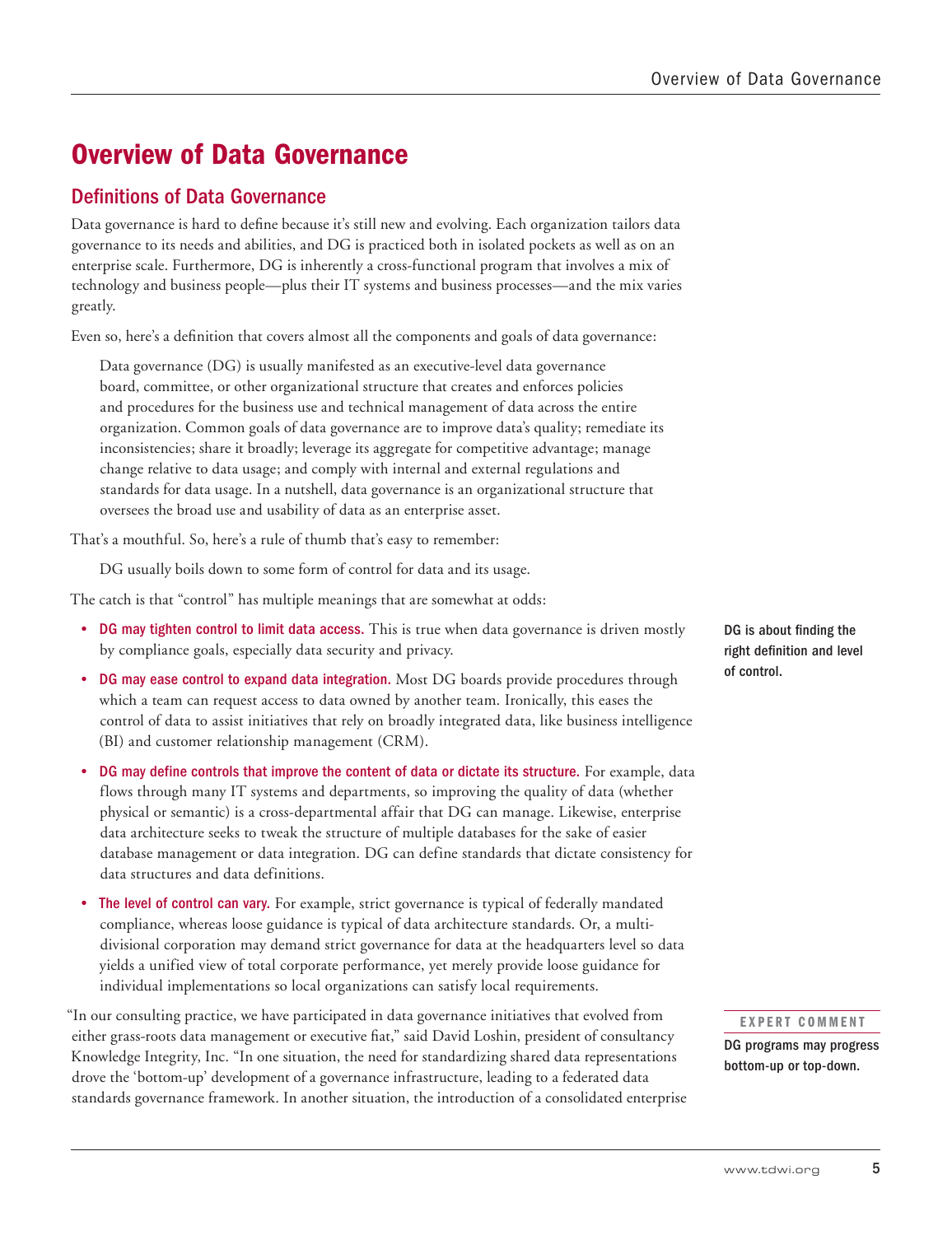application suite was expected to be accompanied by data governance as directed 'top-down' by senior management. Whether bottom-up or top-down, both cases posed common challenges in communication, standardization of concepts, and establishing operational processes for governance. On the technology side, data quality, metadata, and policy management were success factors."

### Critical Attributes of Data Governance

These definitions help us understand the goals and actions of most data governance programs. To fill out the rest of the picture, here are other attributes of successful programs. Note that all are core assumptions of this report, and all are discussed in detail later:

Data governance is mostly about the "four Ps." These are seen most clearly in the DG board, where people work together to establish and enforce policies (or rules) defining which data is subject to governance, as well as the allowable access and usage of such data. Procedures provide a structure for reviewing and acting on requests for data access, data improvement, and other changes. *People*, *policies*, and *procedures* all combine to enable a larger DG *process* (see Figure 1). The four Ps explicitly remind us that DG is mostly about people collaborating to establish a DG process that accommodates the needs of all their business units (and external

entities, when appropriate), but with priority to enterprise goals.



*Figure 1. The data governance process consists of people, procedures, and policies.*

Don't do DG in a vacuum.

DG intersects with business initiatives and technology practices.

- Data governance must coordinate with other forms of governance. Don't forget that data governance is but one form of governance. TDWI Research has interviewed people who've made DG work in isolation (say, just for BI or data quality). But, in the long run, DG should coordinate with other forms, especially IT governance and corporate governance.
	- Data governance doesn't govern data directly. The term "data governance" leads us to believe that we are governing data directly. But the truth is that we're governing how data is accessed and used via business initiatives, as well as defined and managed via data management infrastructure. This explains why DG is increasingly a component of these initiatives and infrastructures.
- Data governance intersects with business initiatives. An assumption of this report is that data governance touches many different business initiatives, especially those that are data-driven, like compliance, BI, CRM, and business transformations. DG is often a subset of these initiatives, and is increasingly a critical success factor for them.
- Data governance intersects with data management practices. When executed broadly, DG influences almost all data management practices, including data quality, integration, warehousing, standards, administration, architecture, and lifecycle management. DG typically

People, policies, and procedures constitute the DG process.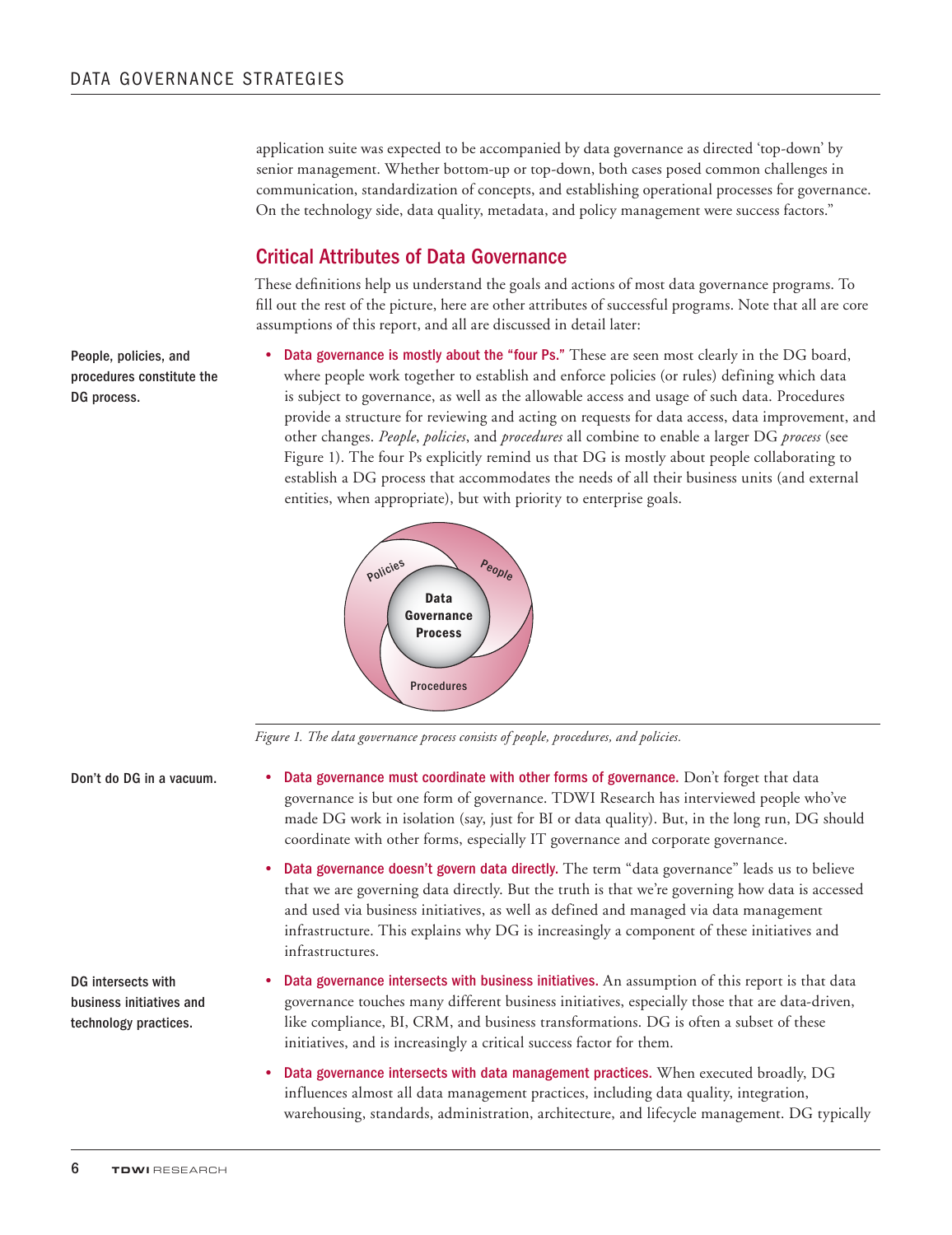requires that adjustments be made in these practices, in support of the policies developed by the DG board. While tools dedicated to DG are rare today, some data management tools can automate some actions of DG.

A successful DG program strikes a pragmatic balance among competing goals. For example, there's a prominent need for balance between compliance goals that limit data access and business integration goals that expand data access. Other opposing goals include business versus technology, data content versus data usage, strict governance versus loose guidance, and departmental versus enterprise data ownership. Most DG programs start in one carefully bounded area that serves a single goal (like DG just for BI, compliance, or master data management [MDM]), so the balancing act is not immediately apparent. Striking an appropriate balance becomes a critical success factor as the program expands to govern more data sets, data usage scenarios, and data management practices. Such balances are difficult to attain and maintain without the executive mandate, central policy making, change management procedures, and cross-functional collaboration of data governance.

### Why Data Governance Now?

There are many reasons why organizations should initiate or expand DG programs now:

- The current "age of accountability" demands compliance. And punishments for non-compliance are severe, ranging from customer flight and revenue loss to fines and jail terms. Firms are under unprecedented pressure to control data usage according to internal policies for data security and privacy, as well as external regulations like Basel II, HIPAA, and SOX. Assuring compliance is an early-phase goal of most DG programs.<sup>1</sup>
- Compliance and business intelligence demand high-quality, auditable data. Organizations need to improve the quality of data that goes into public documents, especially regulatory reports. Furthermore, report auditability—i.e., recording the lineage of report data—is crucial to surviving an audit, regardless of who the auditors are. And one of the most common questions asked by report consumers internally is: "Where did this data come from?" Today, the quality of report data is a high priority for most DG programs, whereas auditability is a lesser priority.
- Improving data quality is a cross-functional imperative. Since a DG board is cross-functional by nature, it's an ideal organizational structure to effect improvements that span multiple business units. Although data quality focuses mostly on physical data, master data and metadata need improvement, too. This is why many data quality and master data management initiatives are supported by a cross-functional DG board.
- **Data integration (DI) implementations cast an ever-widening net.** This is true whether DI is analytic (feeding a data warehouse), operational (consolidating database instances) or crossbusiness (sharing data with partners). DG can both limit these implementations to assure compliance and liberate them to reach more data sources and targets. DG can also assist by providing data exchange standards and procedures for data access and improvement requests.
- • Data governance reduces the risk incurred during business transformations. DG is imperative in firms that experience regular transformations such as reorganizations, mergers and acquisitions, and initiatives that involve data as an enterprise asset (typically linked to CRM or sometimes BI). These transformations require extensive changes in data ownership and data structure. DG can manage the changes while assuring compliance.

DG is a balancing act.

Compliance is a pressing problem, and DG is a prominent part of the solution.

Solving data quality problems on an enterprise scale demands DG.

DG improves practices and reduces risk for business integration and transformation.

 $1$  Visit TDWI's White Paper Library (www.tdwi.org/WP) to download the IT Audit Checklist Series, which goes in depth into several issues mentioned in this report, including information security, data privacy, IT governance, and change management.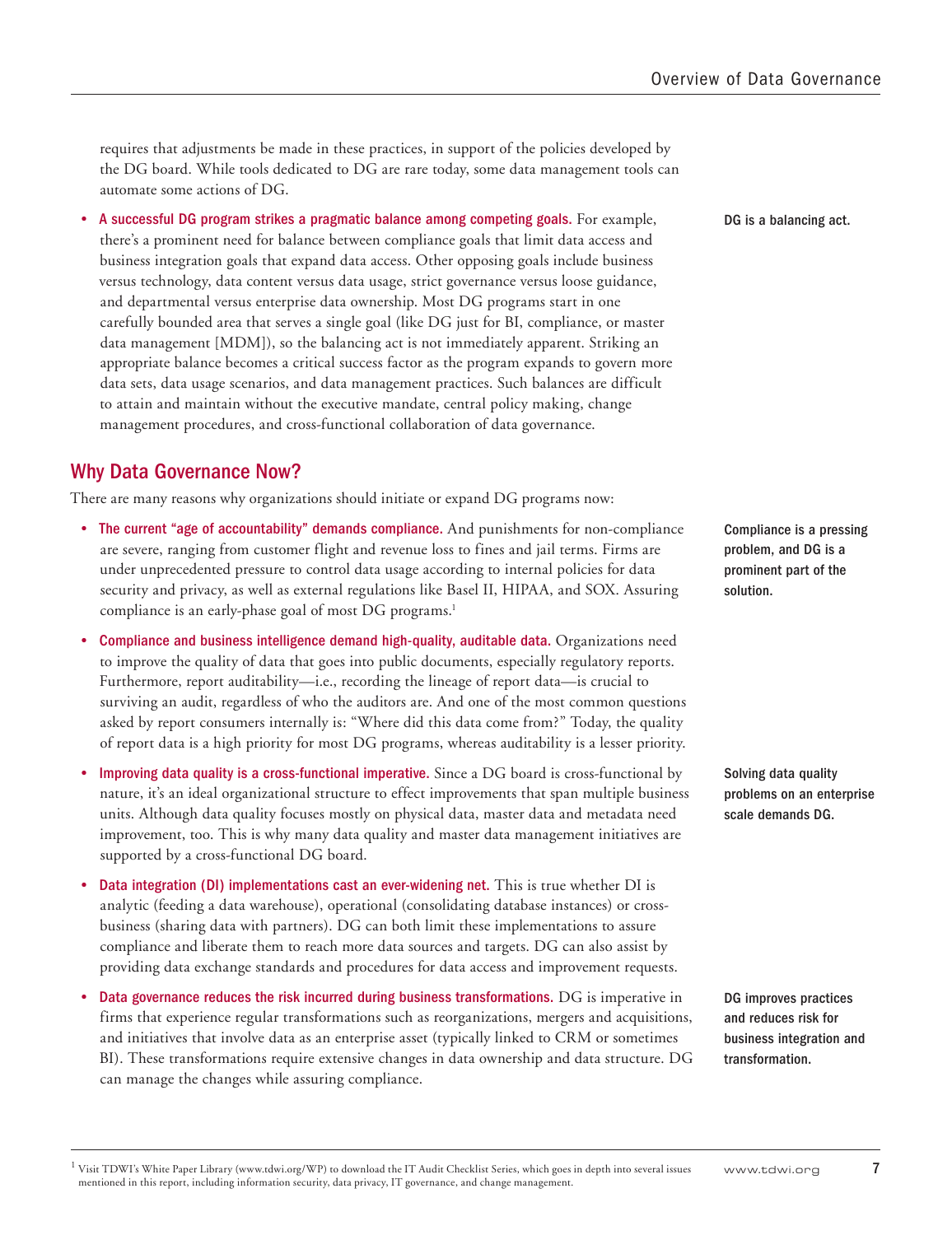#### USER STORY

Though not common, DG can focus on data security.

Data quality is the primary beneficiary of DG.

"We started our data governance program a few years ago by focusing on HIPAA compliance and other data privacy issues," said the director of data governance at a prominent US retailer. "But then the data breaches at TJX become public knowledge, and that was a turning point. To be 100% sure we couldn't get hit like that, we refocused data governance on information security." In March 2007, The TJX Companies disclosed that 45.6 million credit and debit card numbers were siphoned from its servers over an 18-month period by unknown hackers. "We can't afford to get 'TJXed,' and now we feel confident that we won't."

### Benefits and Barriers

In the Internet-based survey for this report, TDWI Research asked survey respondents to identify data attributes and data-driven business actions that would benefit from data governance. Their responses rank the likelihood of these potential benefits, as shown in Figure 2:

- Data quality is the leading perceived benefit of DG. Sixty percent of survey respondents selected the quality of data as a DG benefit. This is no surprise, since most DG programs include a beefy data quality component. Related quality areas ranked lower in survey respondents' perceptions, namely the quality of master data (23%) and the quality of metadata (20%), suggesting that users are more concerned about the quality of physical data than semantic data. Even so, second place went to consistent data definitions (58%); this involves semantic data, as well as ensuring that physical data is consistent with documented definitions.<sup>2</sup>
- Data integration is also a prominent beneficiary of DG. This is demonstrated in Figure 2, where data as an enterprise asset (52%) and decision making based on data (38%) bubbled up near the top. Other data integration issues ranked in the middle, namely the sharing of data (22%) and visibility into the enterprise via data (20%).
- • Compliance issues vary in terms of perceived benefits. For example, appropriate use of data (33%) and accountability for data use (25%) rose into the top third of the rankings. Other compliance issues ranked in the bottom third, namely data security (16%), data in regulatory reports (12%), data lineage (12%), and data privacy (10%).
- • The cross-functional nature of DG is also a benefit, though not a top priority. These issues ranked in the middle of Figure 2, including collaboration among teams (26%), change management processes for data use (18%), and business transformations (17%).

Despite potential benefits, survey respondents also perceive several barriers to data governance:

- • Turf wars and intransigence are the leading barriers to DG. More than any other barrier, 68% of survey respondents pointed to data ownership and other territorial issues as the major stumbling blocks (see Figure 3). Related issues—like resistance to change or transformation (42%) and resistance to accountability (31%)—ranked as mid-level problems.
- Users need to study data governance before tackling it. The second leading barrier in the survey is a lack of understanding of governance (61%). Related issues that could be solved through education include non-sustainable executive sponsorship (36%) and a lack of business justification (29%).
- Cross-functional DG is a benefit, but only if you have cross-functional experience. This shows up in Figure 3 as two prominent barriers: a lack of cross-business unit coordination (53%) and inexperience with cross-functional initiatives (28%).

DG requires change, which people find threatening.

Education about DG can remove barriers.

<sup>2</sup> The intrinsic relationship between data quality and data governance is explained in the TDWI Best Practices Report *Taking Data Quality to the Enterprise through Data Governance*, available online at www.tdwi.org/research/reportseries.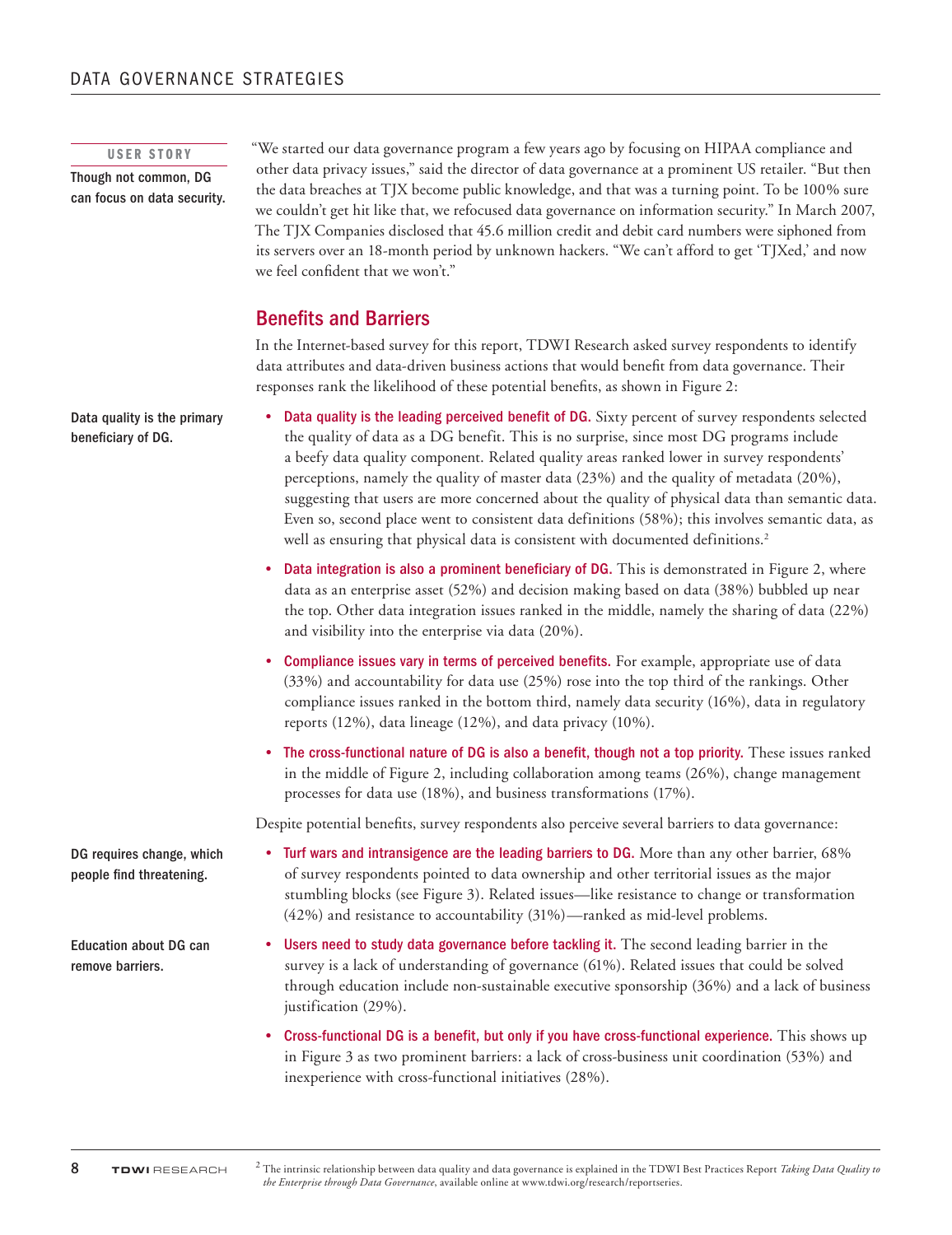• Technology can be a barrier to DG. Several respondents pointed to a poor state of data management infrastructure (42%) as a possible problem. In the interviews TDWI conducted for this report, users reported that certain DG goals—typically for data quality and integration—couldn't be met until implementations were deployed or revised.



*Figure 2. Based on 1,960 responses from 394 respondents.* 

#### What would be barriers to data governance in your organization? (Select five or fewer.)



#### *Figure 3. Based on 1,547 responses from 394 respondents.*

"We have over 100 IT systems managing HR data, and we share HR data with over 150 partnering firms for payroll, outsourcing, staffing, healthcare, life insurance, and various benefits," said the systems consultant for HR data governance at a U.S. retailer. "Our main strategy for data governance in this context is to achieve privacy by limiting the amount of data that's shared internally and

USER STORY

Data privacy is about limiting access and complying with HIPAA.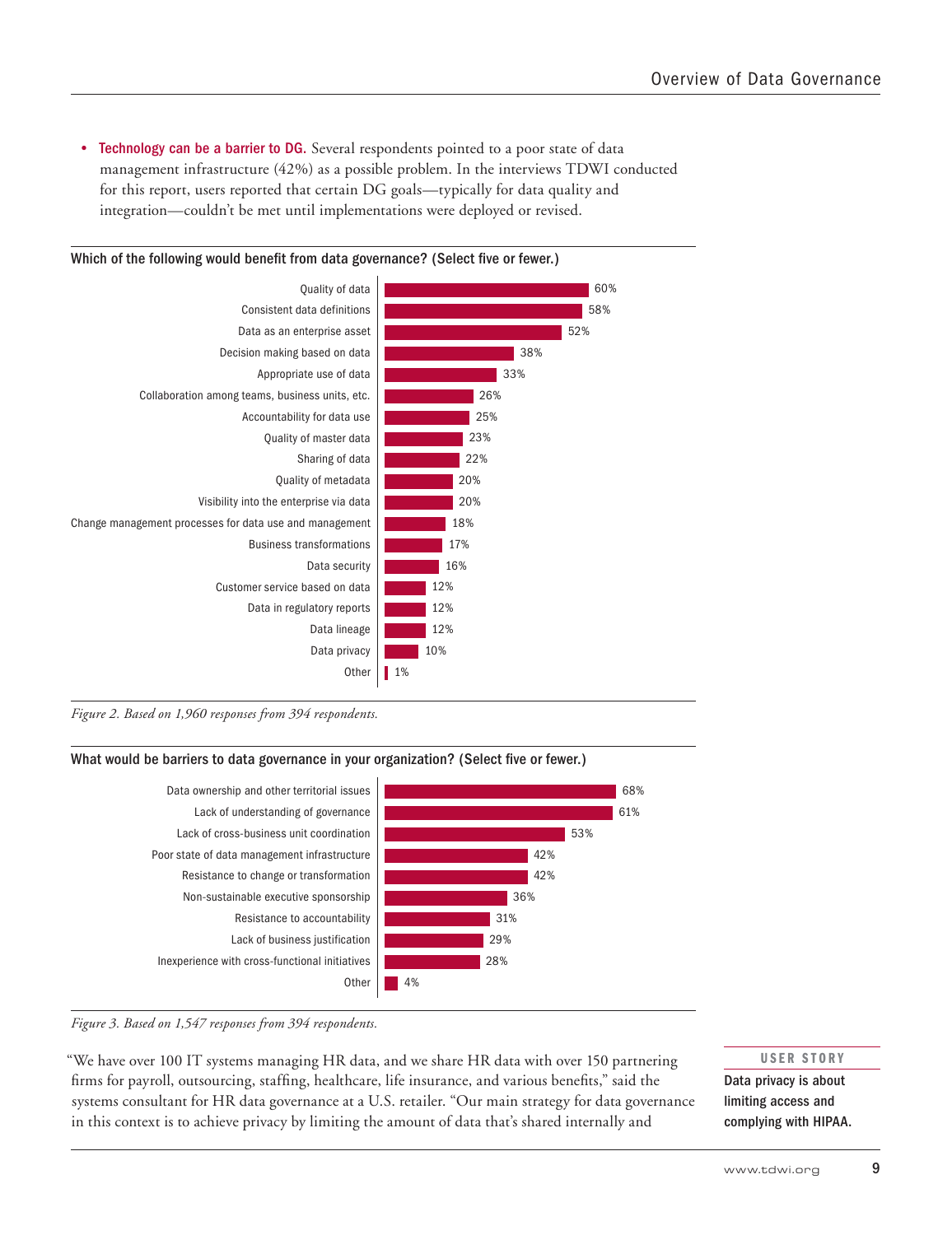externally. We're always looking for ways to tighten up application and data access internally, plus consolidate HR data into fewer, centralized locations. And we make sure that the data files generated for our partners include only the data that an individual partner needs, plus encryption. We also investigate our partners to ensure that they guard the data. And all that has to comply with HIPAA. Our HR data governance program coordinates closely with our financial data governance and corporate governance programs."

### The State of Data Governance Programs

In an effort to quantify the state of DG programs, TDWI Research asked survey respondents about their programs and their personal involvement with them:

- Data governance is still very new. That explains why deployed programs for data governance are still rare. Only 15% of survey respondents reported reaching deployment (see Figure 4). Though deployed, it's a safe bet that most of these programs are still in early stages.
- • More DG deployments are coming. One-third of surveyed organizations are already in a design or implementation phase (33%), with many more considering a DG program (40%).
- DG is definitely on corporate radar screens. A whopping 88% of respondents in Figure 4 have made some form of commitment to DG, although most commitments are in an early stage. Few organizations have no plans for data governance (12%).
- DG experience is common, despite DG's newness. Most of the respondents for the question in Figure 5 report that they participate in (42%) or manage (27%) a DG program. Even so, few organizations have gone deep into DG yet, so experience cannot be deep.
- **DG success is mediocre, so far.** In Figure 6, almost half of respondents claim a medium success rate, with one-quarter or less claiming high or low. Few respondents report a very high or very low rate. The mediocre success rate for DG isn't bad—or surprising—given that its best practices are not yet fully known and disseminated.



*Figure 4. Based on 394 respondents.*





DG is new and rare, but poised to proliferate.

DG experience is still moderate, so success levels are, too.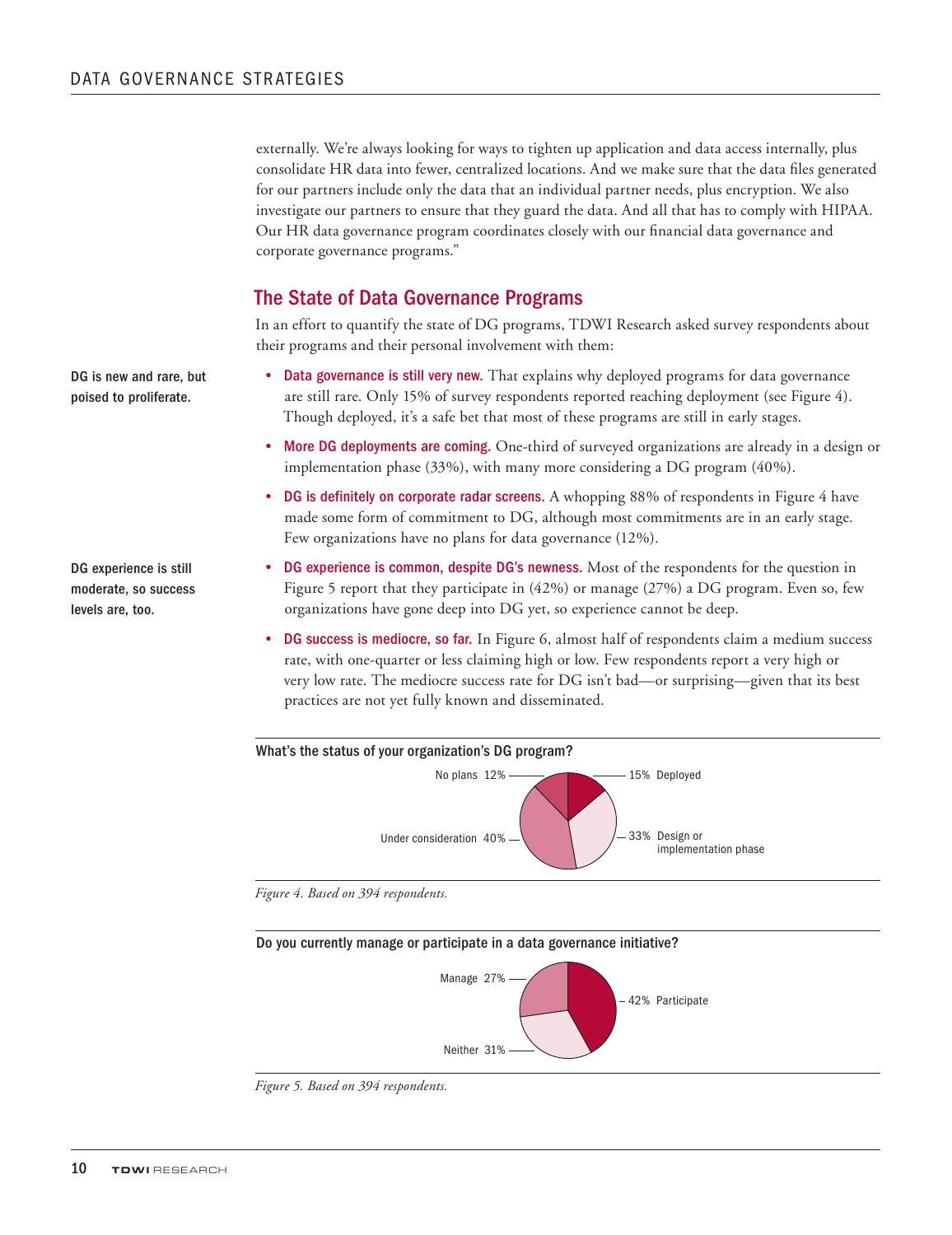

*Figure 6. Based on 273 respondents who have DG experience.*<sup>3</sup>

# The Role of DG in Initiatives and Implementations

Data governance intersects with many different business initiatives and IT implementations. The intersection, of course, results from a focus on data that DG shares with data-driven business initiatives like compliance, BI, CRM, business transformations, global spend analysis, accurate reporting and forecasting, and so on. Likewise, policies and procedures established by a DG program influence almost all data management implementations, including those for data quality, data integration, data warehousing, database administration, enterprise data architecture, and MDM.

The possible intersections between DG and various initiatives and implementations strongly determine the attributes of a DG program:

- • Organizations choose a starting point from the intersections. For example, most DG boards start by governing a compliance initiative or a data quality implementation, because these are common pain points that require immediate attention.
- The number of intersections addressed define scope. In other words, your list of currently governed initiatives and implementations defines the current scope of your DG program.
- • The intersections addressed affect DG details. For example, you might staff the DG board based on whose data (or whose data usage) is currently being governed, as well as who is best equipped to define and enforce policies for the current list.
- • DG details affect initiatives and implementations governed. As requests for data access or improvement are reviewed by the DG board, approved requests lead to a longer list of systems, data sets, and business units involved. And a DG board may proactively expand into an area when doing so is crucial to enforcing its policies and data standards (as with mergers and acquisitions).
- • Knowing the possible intersections helps you predict where DG will be required or useful. Regardless of where you start, some initiatives (like compliance) or implementations (especially data quality) will inevitably fall under the scope of your DG program.
- One way to plan DG program phases is to prioritize the list of possible intersections. When possible, a DG board should plan a reasonable sequence of future initiatives or implementations for DG, based on each one's level of pain, return on investment, and the willingness of involved parties to participate.

The scope of DG is determined by the initiatives and implementations governed.

Knowledge of initiatives and implementations governed at other organizations can help you plan your DG program.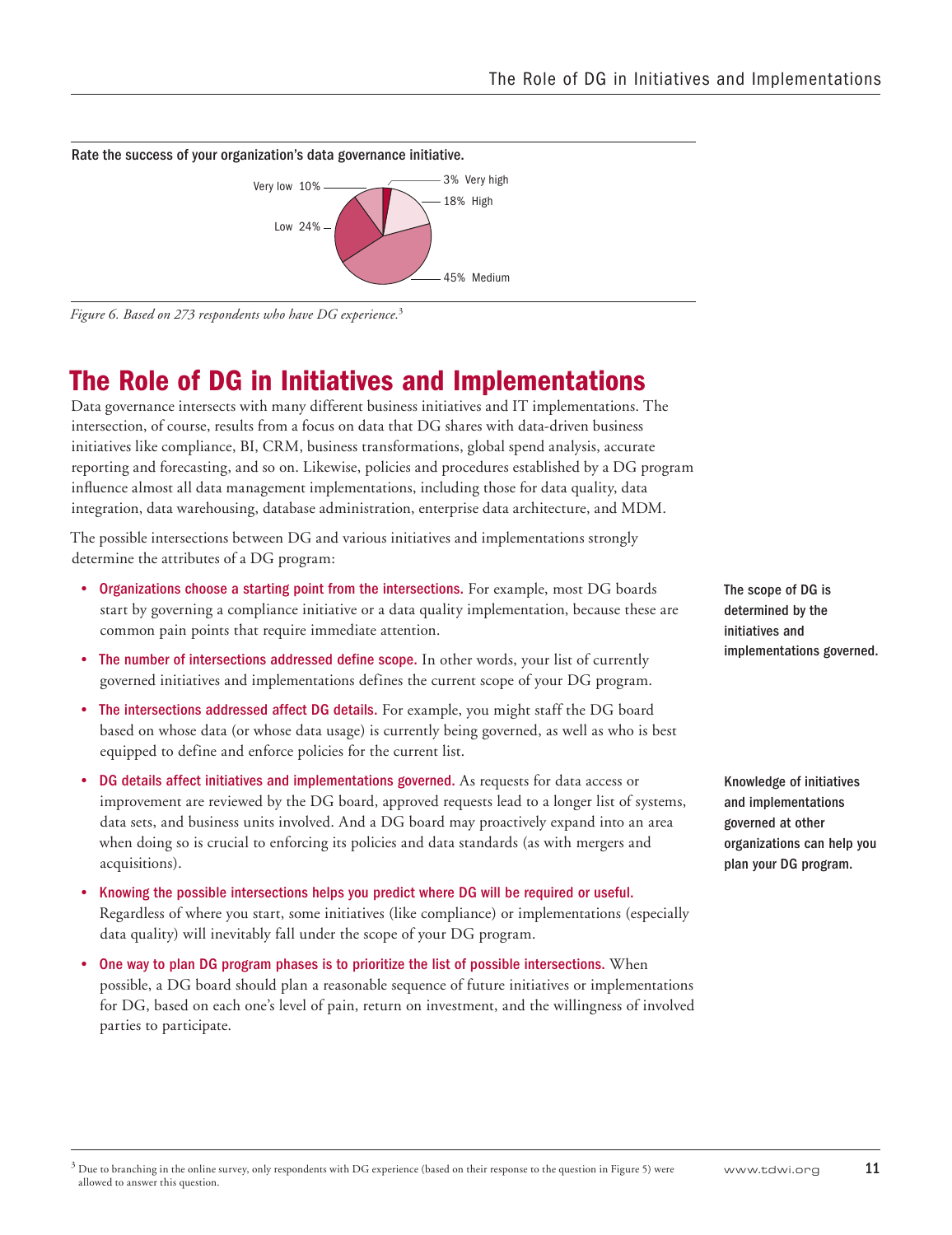### Data Governance for Data-Driven Business Initiatives

A Technology Survey run at a 2007 TDWI World Conference asked attendees: "What types of business initiatives do you think should be guided by data governance?" From their responses, a priority order arises:

- BI is the leading candidate for DG, at least with BI professionals. Predictably, the survey respondents—who are mostly BI professionals—selected business intelligence far more often than other business initiatives as a prime target for data governance (88% of survey respondents in Figure 7). This makes perfect sense, because many business users consume corporate data that's delivered to them via reports and other media generated by BI systems. When DG raises the quality and consistency of data, decisions based on the data likewise improve, whether tactical or strategic. When BI data guides sensitive decisions—like whose mortgage gets foreclosed or which customers receive credit or which suppliers receive preferred status—BI data and its usage demands governance to avoid discrimination and to assure compliance with corporate and external regulations.
- **Compliance issues are pressing, even among BI professionals.** Just about every business unit and technology team is currently being affected by compliance (66%) and related issues like data privacy (69%). Compliance is inherently linked to regulations for data usage, so the link to data governance is inevitable.
- Business transformations transform data, too, so DG is required. A business transformation involves dramatic changes to the structure of a corporation, including how its IT systems are aligned with and owned by organizational units. The most obvious examples of business transformations (47%) are mergers and acquisitions (34%) and reorganizations (28% in Figure 7). However, some types of sales and marketing campaigns (26%) are transformational when they force cross-business-unit data integration or data quality implementations. Likewise, initiatives that redefine data as "an enterprise asset" force similar transformations relative to data's content, structure, and ownership.

The point is that business transformations are inherently risky because of the extensive amount of change involved. The change management procedures of DG and other forms of governance help reduce risk and keep the transformation focused on agreed goals. Most DG boards are chaired by an executive whose mandate helps the transformation clear the hurdles of organizational resistance.

"UMB Bank was built on a strong customer-focused strategy. However, over time with new products coming to market, the customer experience become product centric and not relationship centric," said Kevin Kramer, senior VP of enterprise sales at UMB. "Since we knew we had to provide our officers the complete picture of the customer's experience with UMB, it became imperative that we streamline access to our customer data and institute a fundamental change of our sales process." To achieve this transformation, UMB broke down some organizational silos that segregated customers and provided a mechanism for aggregating customer information. UMB succeeded thanks to a data governance program. "I wanted IT to be seen as a pure fulfillment organization, not as the sponsor of data governance," said Kanon Cozad, senior VP of application development at UMB. Today, the data governance program is directly sponsored by the highest level of management, which focuses on business change, with technology providing a supporting role. UMB's data governance program continues to foster positive change, but now also drives business growth. The deep and positive impact of UMB Bank's business transformation won them the 2007 TDWI Best Practices Award for data governance.

Users feel that BI, compliance, and transformation initiatives need DG, in that order.

#### USER STORY:

DG can enable business transformations.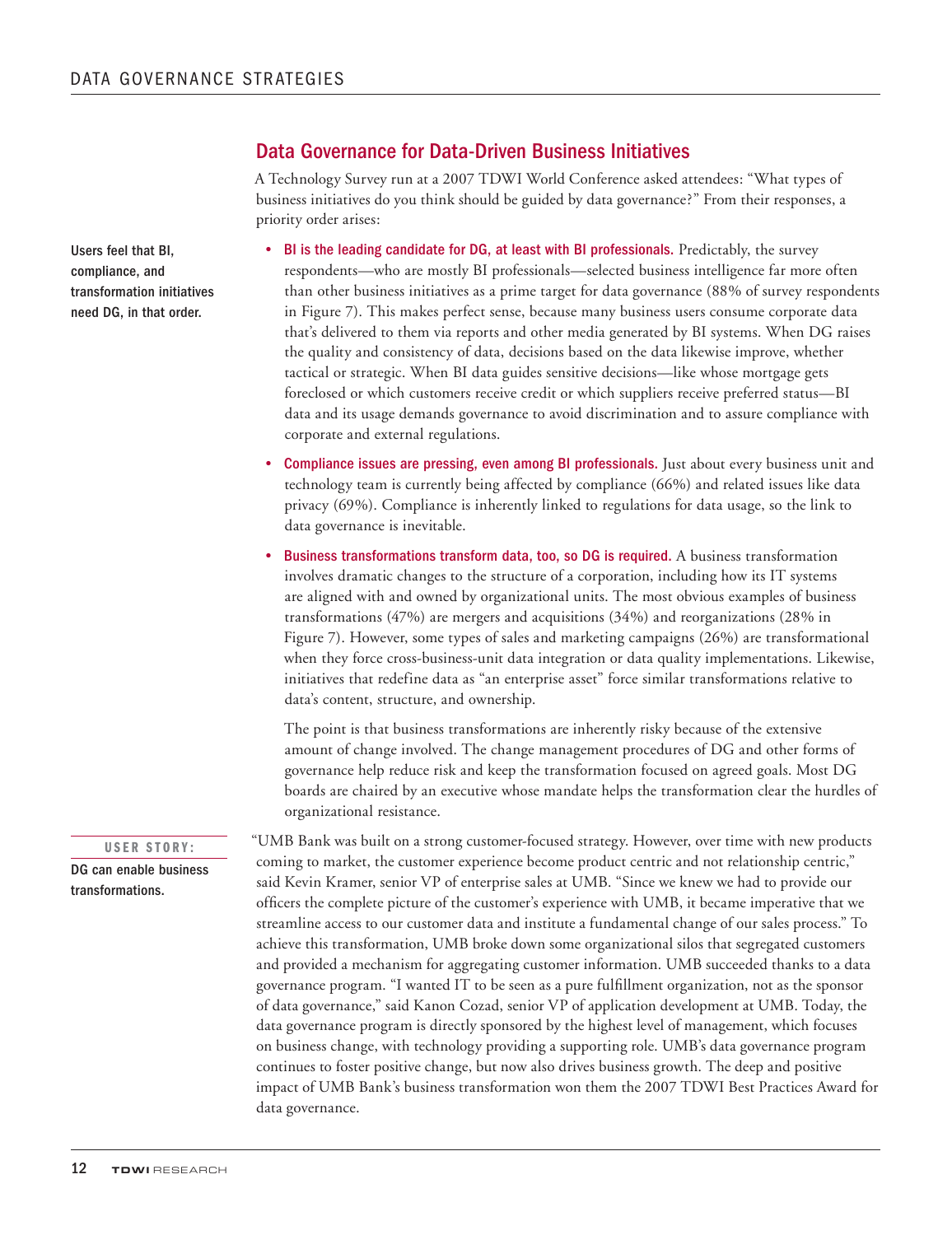

What types of business initiatives do you think should be guided by data governance?

*Figure 7. Based on a TDWI Technology Survey of August 2007, 119 respondents.* 

### Data Governance for Data Management Implementations

The TDWI Technology Survey mentioned earlier also asked: "Which data management practices do you think should be guided by data governance?"

Note that the question suggests that a DG board would govern how data management professionals design implementations. Based on interviews with users conducted for this report, DG boards govern data-driven implementations to a limited degree, but only to ensure that implementations support DG policies and other business requirements. Think of this as guidance on the specification level, not the design level. With that in mind, it's possible that respondents misread the question as: "Which data management practices do you think can best support data governance policies?" After all, the DG process is usually a two-way street: DG influences data management practices, and they in turn support DG policies. Regardless of which direction survey respondents had in mind, their responses reveal a clear priority order:

- Data integration and quality go hand-in-hand with DG. At the top of their picks, survey respondents strongly linked data integration and data quality to data governance (83% and 82%, respectively, in Figure 8). Data integration implementations are ripe for DG controls, because they "use" data by accessing and transporting it, often across organizational boundaries. Data quality has become almost synonymous with data governance because it's a critical success factor in DG-driven initiatives for compliance, business transformation, and business integration. Furthermore, the natural synergy between data integration and data quality practices has in recent years led practitioners to mix the two freely in seamless implementations. Now, a new synergy mixes them with data governance.
- Master data and metadata need DG, too. Most discussions of data governance focus on controlling and improving physical data, as above where data integration and quality are identified as top priorities. Yet, survey respondents also strongly linked DG with semantic data in the forms of master data management (MDM) and metadata management (75% and 74%, respectively, in Figure 8). In particular, MDM benefits from DG (and vice versa) because a DG program provides a collaborative organizational structure for developing the consensus-driven data definitions that MDM is all about. Furthermore, the mandate of the board ensures that data definitions will be applied once defined. In fact, TDWI Research has interviewed multiple users who started a DG program explicitly to support an MDM implementation.<sup>4</sup>
- DG can affect data models and architecture. Though not a high priority and still evolving today, survey respondents recognized this issue by selecting data warehousing and enterprise data architecture (both 56% in Figure 8). To a lesser degree, DG can also affect operational

Users feel that data integration and quality implementations need DG, for both physical and semantic data.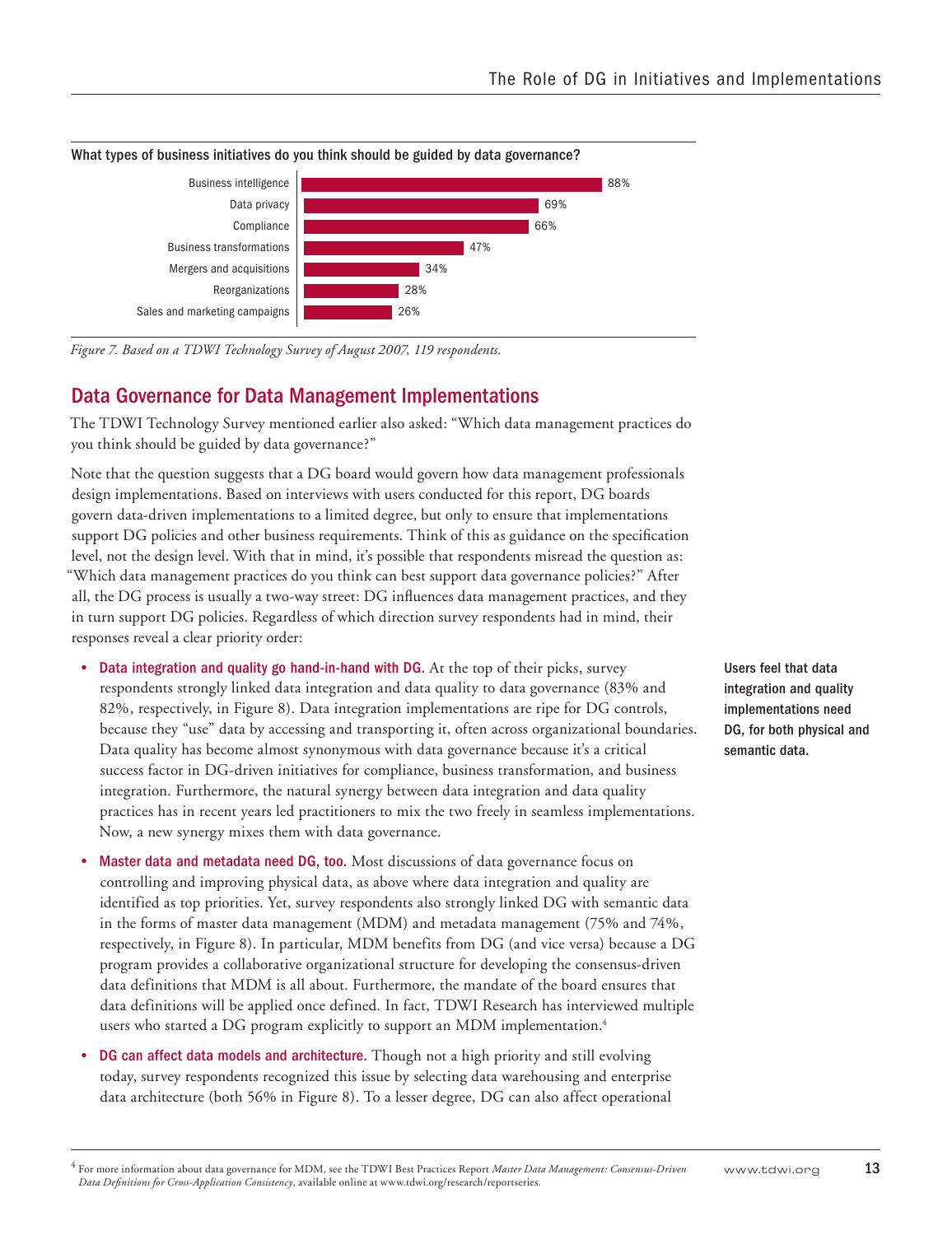database administration (26%). As an example, remember that data warehouse teams have, for decades, collaborated with business people to assure that the data model of the warehouse represents the business accurately and in ways that support reporting and analysis requirements. This process resembles DG, and some of the users interviewed talked about how it became a model—or even the actual basis—for their current DG program.

From another angle, consider that DG policies sometimes dictate changes to data models, so they comply with data standards (whether physical or semantic) or are more conducive to data integration and quality operations. Here, we've crossed the line into modern concepts of enterprise data architecture. The Internet survey for this report revealed that people with the title of data architect are often chairs or co-chairs of DG boards, which shows that the goals of data architecture are progressively mixing with DG—and even leading it.

"About 10 years ago, I designed our first global SAP system," said a systems architect at a leading cell phone manufacturer. "We had a nice template, and everything was cool at first. But the template, as rolled out in other systems, allowed for master data variations across instances. After a few years of rollouts, we started seeing problems from inconsistent data definitions. In particular, the finance department really needed more consistency for faster book closing. So, a finance manager set up a central master data group, from scratch, which grew to 15 people in the first year, though focused on governing only one system. Over the last five years, the group has extended to govern many other systems, involving 60–70 people. We started with around 19 categories of master data—mostly financials and customers—and we recently extended to HR data. Product data is next. Data governance was an easy sell for us, because of the consistencies in global operations and speed of financial closings gained from master data management."





*Figure 8. Based on a TDWI Technology Survey of August 2007, 117 respondents.* 

### Prioritizing the Phases of Data Governance

The online survey for this report asked users with DG experience to identify business initiatives and data management implementations that were addressed (or will be addressed) in the early, later, and future phases of their DG programs (see Figure 9). Their responses reveal organizational priorities and indicate where successful DG programs start and where they go over time. Readers of this report should use this information to plan the phases of their programs.

Most users begin their DG programs by focusing on data quality and integration. Data quality is the unqualified leading priority for the early phases of users' DG programs, followed closely by initiatives and implementations that involve data integration, like business intelligence, data migration/consolidation, and making data an enterprise asset.

USER STORY:

Master data management is a common goal of data governance.

Early phases of most DG programs focus on data quality, integration, and compliance.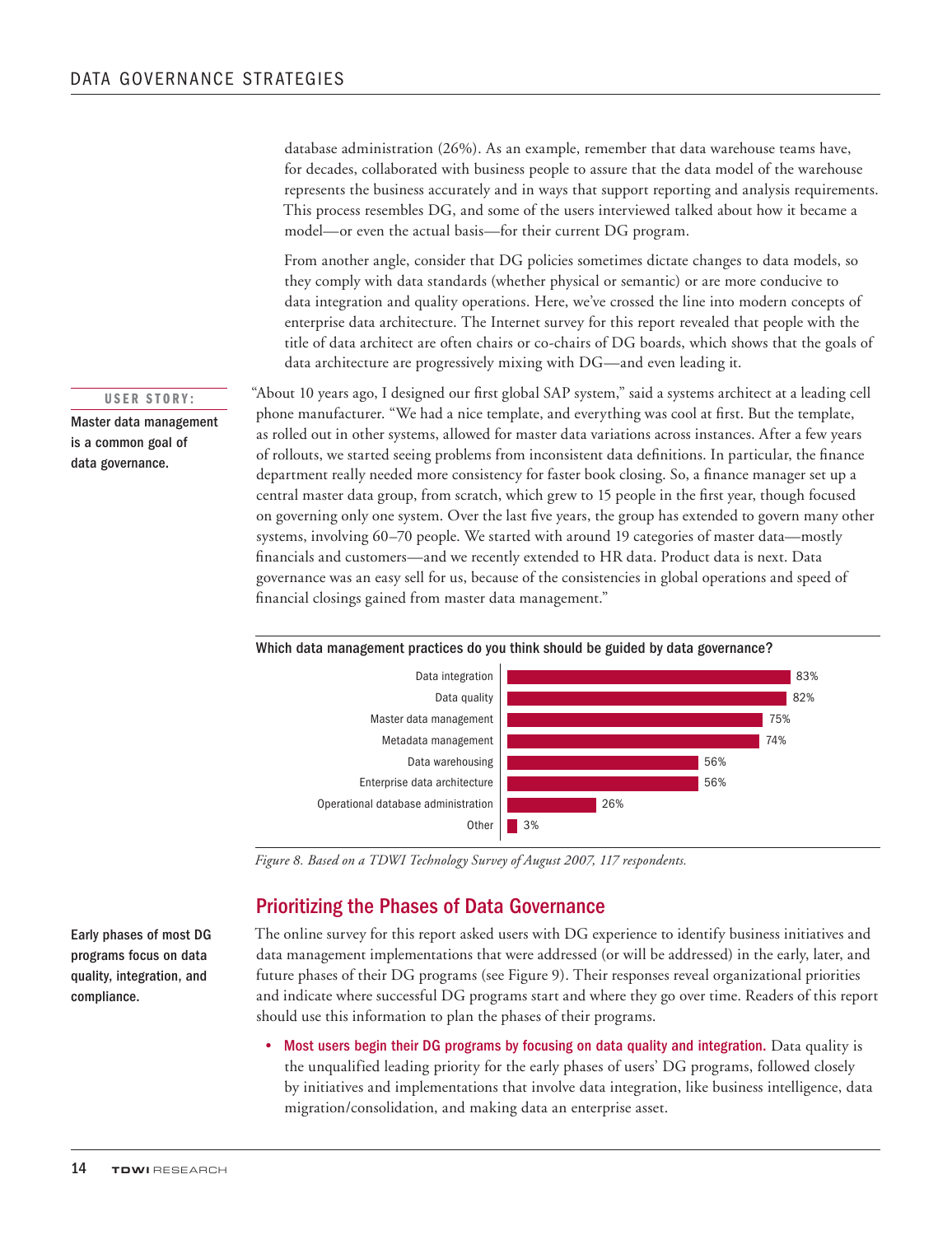- Compliance is another common starting point. This includes related issues like data security and data privacy.
- • Later phases of DG touch just about everything. For every initiative or implementation listed in Figure 9, approximately 30% of survey respondents selected it. This even distribution of responses suggests that middle phases reach a maturity where DG touches most relevant initiatives and implementations, whereas early and future phases have selective priorities.
- A few issues are postponed for future phases of a DG program. These include master data management (MDM), application consolidation, and mergers and acquisitions. Although these are not an early priority for the majority of users surveyed, TDWI Research interviewed a minority of users who founded their DG programs to address these issues, especially MDM.

"One of my responsibilities is what I call operational data governance," said David Woods, the director of global data management in Johnson & Johnson's consumer products division. "We have to assure data quality, and we know that most data problems originate when users of transactional applications enter data or when a data integration routine automatically loads data for them. Operational data governance includes multiple levels of data validation that correct, enhance, and sometimes convert data to our standards as it enters a system, so we need not fix it downstream later.

"Good validation requires sophisticated rules, and that's where governance comes in," Woods continued. "Our governance process allows us to develop consensus-based data standards and invoke changes to applications and databases so as to introduce better validation and standardization. In order to be competitive in today's environment, the firm must be able to react quickly and seamlessly to organizational acquisitions, and our data governance policies help us quickly repurpose data from acquired companies into our standards. And the firm depends on reporting and analysis of operational data on a global basis, sometimes in real time, which our clean and standardized operational data enables."

Among the following business initiatives and data management practices, which were involved with your data governance program in its earliest phases versus more recent phases? Which will be involved in future phases?



#### *Figure 9. Based on 273 respondents who have DG experience.*<sup>5</sup>

#### USER STORY

Governing data as it is entered prevents problems later and enables new uses of data.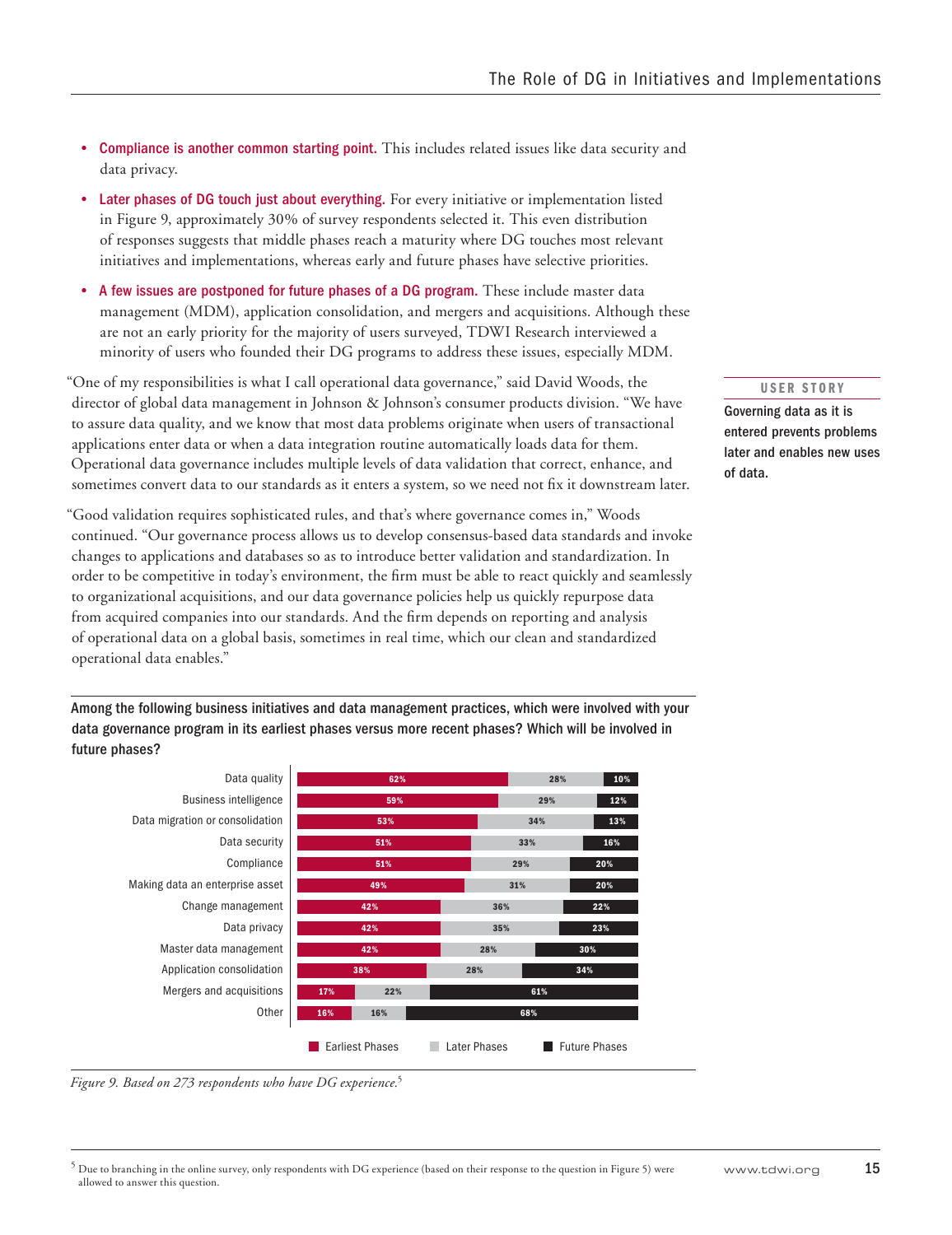### The Three Pillars of DG

The many business initiatives and data management implementations mentioned above constitute a daunting list that's tough to remember. Let's give the list some structure and make it more memorable by boiling it down to the three main pillars of an enterprisewide program, namely: compliance, transformation, and integration. (See Figure 10.)

These three pillars are a generalization that represents the most common goals for data governance programs. Each can be a starting point for a new DG program, and all three relate and share dependencies in a mature, enterprisewide program. Let's drill into the three pillars.

**Enterprise** Data Governance DG board with a process consisting of people, policies, and procedures Business initiatives: Compliance, security, M&As, reorgs, BI, CRM, etc. Data management practices: Data quality, integration, warehousing, MDM, etc. **COMPLIANCE** (internal and external) With regulations for: • HIPAA, SOX, Basel II • Data security • Data privacy, etc. To achieve this: • Limit data access • Improve data quality for accurate regulatory reports, etc. Business **TRANSFORMATION** Via changes in: • Organization structure • Business processes • System consolidations and data ownership, etc. To achieve this: • Enable change • Mandate change • Manage change **BUSINESS INTEGRATION** By supplying data for: • Business intelligence • 360° view of products, customers, financials • Business partners, etc. To achieve this: • Expand data sharing • Improve data quality for better decisions, customer relations, etc.

*Figure 10. Compliance, transformation, and integration are the three main pillars of data governance.*

#### **Compliance**

At one end of the spectrum, many organizations initiate data governance programs because of pressing compliance issues that impact data usage. These issues are diverse, involving internal policies (for data security and privacy), legislated regulations (Basel II, HIPAA, and SOX), and standards for data exchange (EDI, HL7, SWIFT, etc.). An organization may begin with a subset of data-related compliance—typically HIPAA and other data privacy regulations—then expand to SOX compliance, regulatory reports, and data security. Note that achieving compliance relative to data often involves *limiting* the number of people and applications that may access certain data, as well as how they may use the data.

A data governance board assists by interpreting what each of these compliance issues means to the organization. The interpretation should be expressed as policies and procedures for data usage that must be followed by specific members of the organization. When compliance requires regulatory

Most DG goals boil down to compliance, transformation, and integration.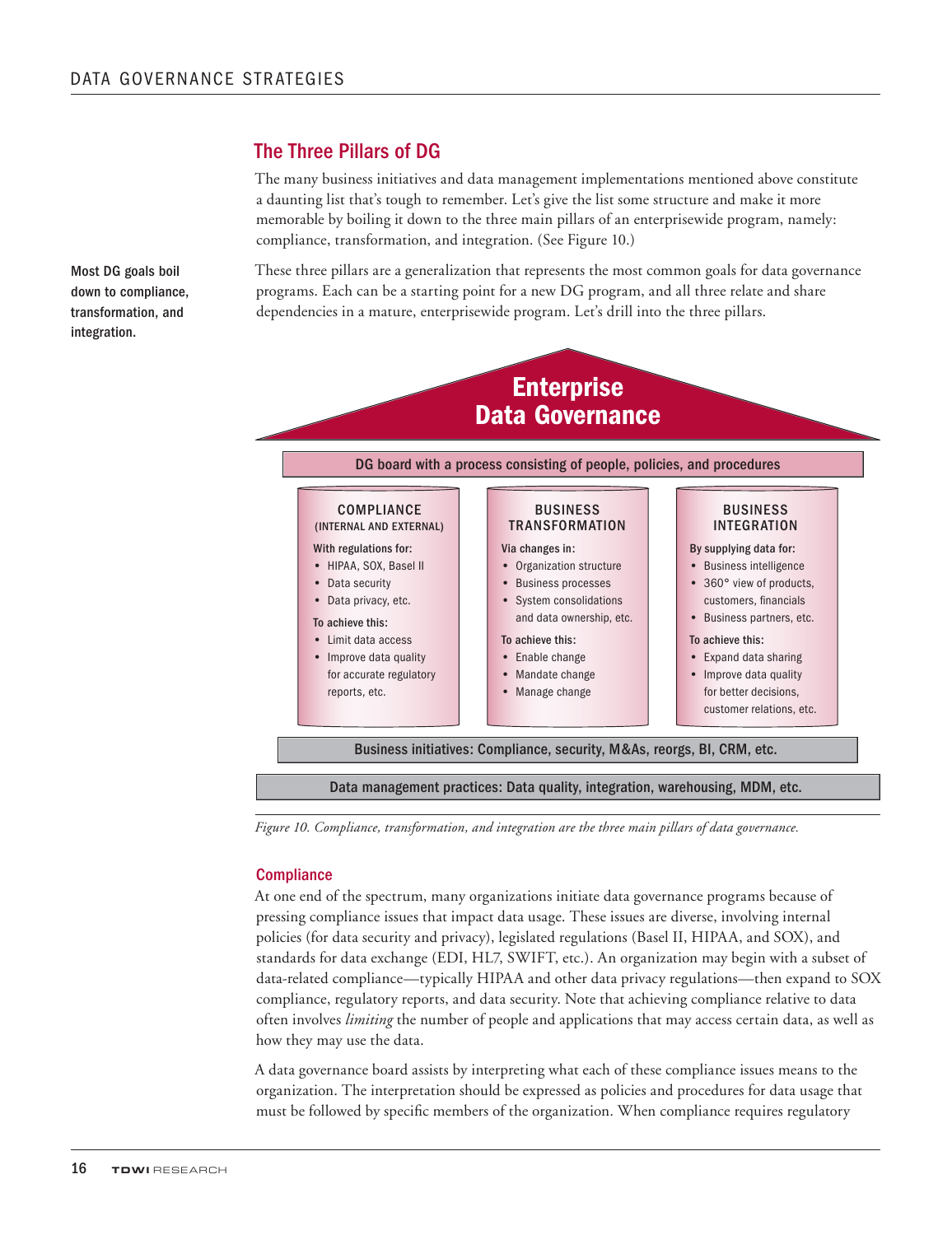reports, governing the quality of report data takes priority. Sometimes DG mandates that an audit trail for report data be kept in case the organization is audited. You can see that compliance, data governance, and data quality are strongly related, which is why all three are part of a single program in many organizations.

### Business Integration

At the other end of the spectrum, some organizations begin by governing data that's shared broadly through a variety of data integration and application integration technologies. Technology aside, the point is to achieve business integration through data integration. While shared data is subject to compliance, the focus here is on *expanding* data access and integration. The goal of business integration is to enable data-driven business activities like BI, CRM, and cross-business data exchange (whether between business units of the same firm or partners in a supply chain). Sharing data broadly gives these initiatives faster and better decisions, customer relations, supply chain operations, and so on.

The data governance board can help expand data integration by providing procedures through which one organization can request access to another's data. Since downstream data practices like data warehousing and customer data integration suffer from the poor quality of upstream data, DG procedures should enable these teams to request improvements in upstream data sources such as operational applications. A DG board can establish data standards for exchange. And some firms go so far as to establish a DG-controlled integration competency center, which provides an infrastructure for data integration.

#### Business Transformation

In the middle, transformation is a goal unto itself, as well as an enabler for the goals of compliance and integration. The meaning and degree of transformation varies, but it always involves some kind of change. For instance, to comply with the data security requirements of SOX, most U.S. corporations have this decade changed who can access which data. Other firms have changed the ownership of data, as they move toward using "data as an enterprise asset." Most improvements in data quality require that operational application owners and users change their systems and how they're used. And we've all seen numerous business transformations—especially reorganizations and mergers and acquisitions—that force dramatic changes in data ownership and usage.

Regardless of the degree of change seen in these examples, all benefit from data governance as a change management mechanism. Users whom TDWI Research interviewed for this report regularly pointed out that their data management and business process changes would not have happened without a data governance board to approve the changes and then enforce them across all business units. Several interviewees went so far as to create a DG board first, before attempting business or technical initiatives that require considerable changes to data ownership, quality, and usage.

Again, DG-controlled business transformation is a goal unto itself (especially with reorganizations and mergers), as well as an enabler (in the form of change management) for the data governance goals of compliance and integration. That's why, in Figure 10, enterprise data governance both arches over the three pillars and reaches into the middle one. Furthermore, the figure positions transformation in the middle, because a DG board can serve as a broker between compliance's need to limit data access and integration's need to expand it. In other words, DG can help expand data sharing without compromising data compliance goals.

Business transformation forces dramatic changes in data usage.

Change is a constant with DG, and change must be managed.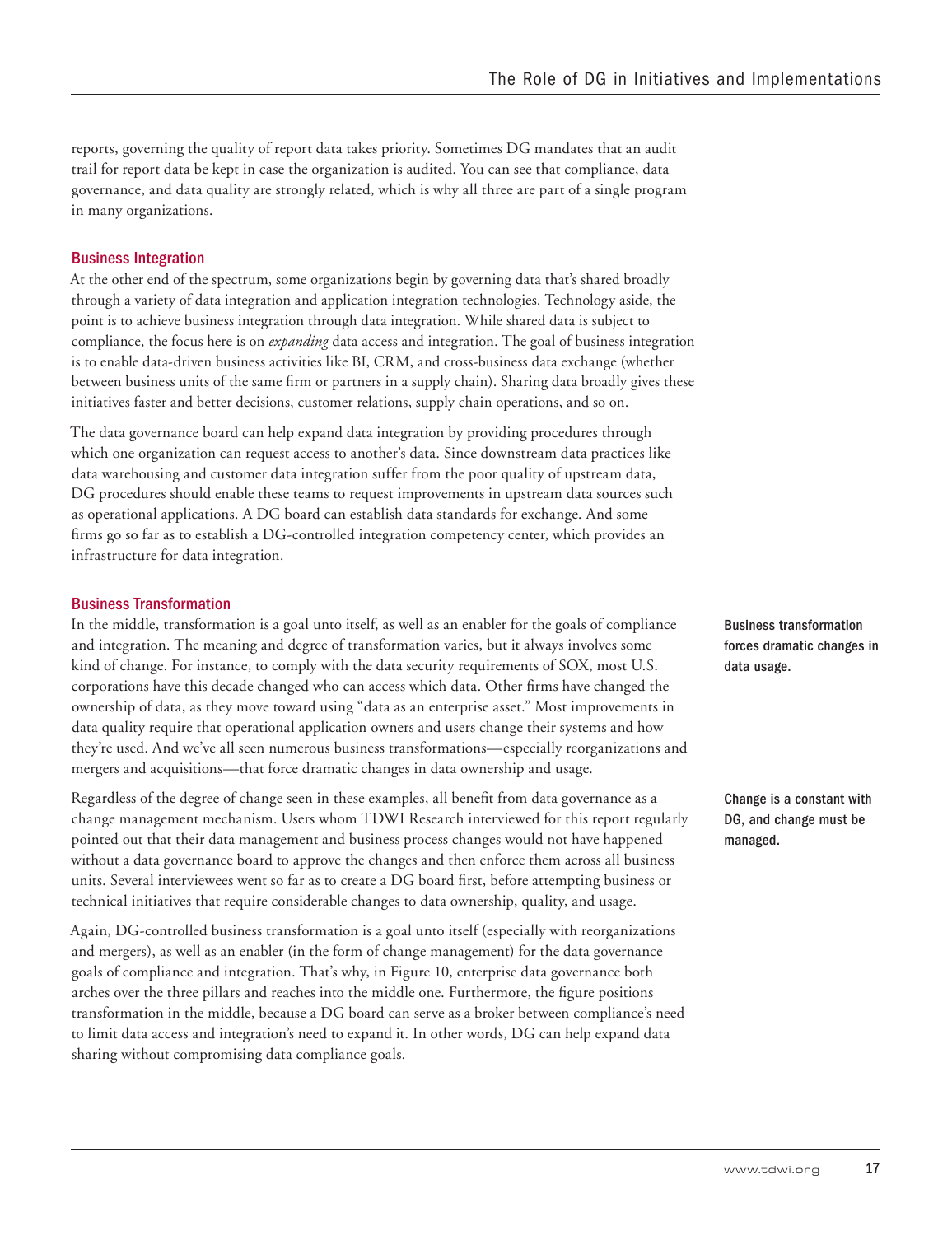## Organizational Issues for Data Governance

The "four Ps" mentioned early in this report tell us that the DG *process* is mostly about *people* collaborating to establish *policies* for data usage and *procedures* for proposing changes to data usage, management, and ownership. The four Ps are a handy mnemonic for the basic components of DG, yet each P itself has components (as described in the following section of this report). Pulling all these components together into a cohesive process generally demands an organizational structure—a DG board or equivalent—that's related to other structures and staffed appropriately.

### Cross-Functional Collaboration as a Requirement for Data Governance

Data governance is cross-functional by nature in that its process spans multiple types of people, business units, business initiatives, and data management practices. Hence, a DG program and its organizational structure tend to be cross-functional in multiple ways:

- Across IT and business. In a lot of ways, governance is a "killer app" for IT-to-business alignment. The term itself brings together IT (data) and business (governance). In some firms, the DG program is a continuation of IT-to-business alignment, which DG can reinvigorate. In others, DG has other priorities, but is designed to leverage prior work in alignment. With that in mind, the staff of a DG board needs to be a mix of IT and business people.
	- Across business units. A goal of many DG programs is business integration, which shares data aggressively across multiple business units, whether these are within a single enterprise or strewn across multiple enterprises. Similarly, DG may guide business transformations, which often involve a change in business unit structure. The policies and procedures of DG should apply to all business units and their data, and the DG board may be staffed to represent many of the units.
	- • Across business initiatives and data management implementations. As explained earlier, DG is often tied directly to specific business initiatives and data management implementations to ensure that they fulfill business and compliance requirements. When a single DG program is tied to all these, it becomes a collaborative hub for sharing best practices involved in supporting business goals through data management practices.

#### EXPERT COMMENT

DG facilitates the interaction and negotiation that's fundamental to cross-functional decision making.

Multiple organizational structures can support DG—not just a DG board or committee.

"Good data governance requires so-called decision-making bodies," said Jill Dyché, a partner at Baseline Consulting. "A single, standalone council can be insufficient. There will likely be multiple teams, departments, or groups who will want a say in the decisions around data. There is a significant amount of interaction and negotiation involved, and incumbent committees should be engaged. The most successful data governance efforts are those that are systemic—facilitating the interaction between multiple decision-making bodies, but ultimately ensuring that the data governance process is 'baked in' to new business and IT initiatives.

"Data governance can be complex and culturally specific, so it must be explicitly designed," Dyché continued. "It cannot simply be mandated by an executive or an organization. There's no substitute for the iterative diverge-and-converge process of thinking it through, because that process fosters ownership and commitment, as well as driving clear tactics for moving forward in a tactical and sustained way."

### Organizational Structures that Support Data Governance

This report stresses the data governance board (or committee) as a common organizational structure for DG. But companies, government agencies, and educational institutions are fairly creative in finding or creating a home for DG. For DG to be effective, it needs an organizational structure that's

DG is cross-functional in multiple ways.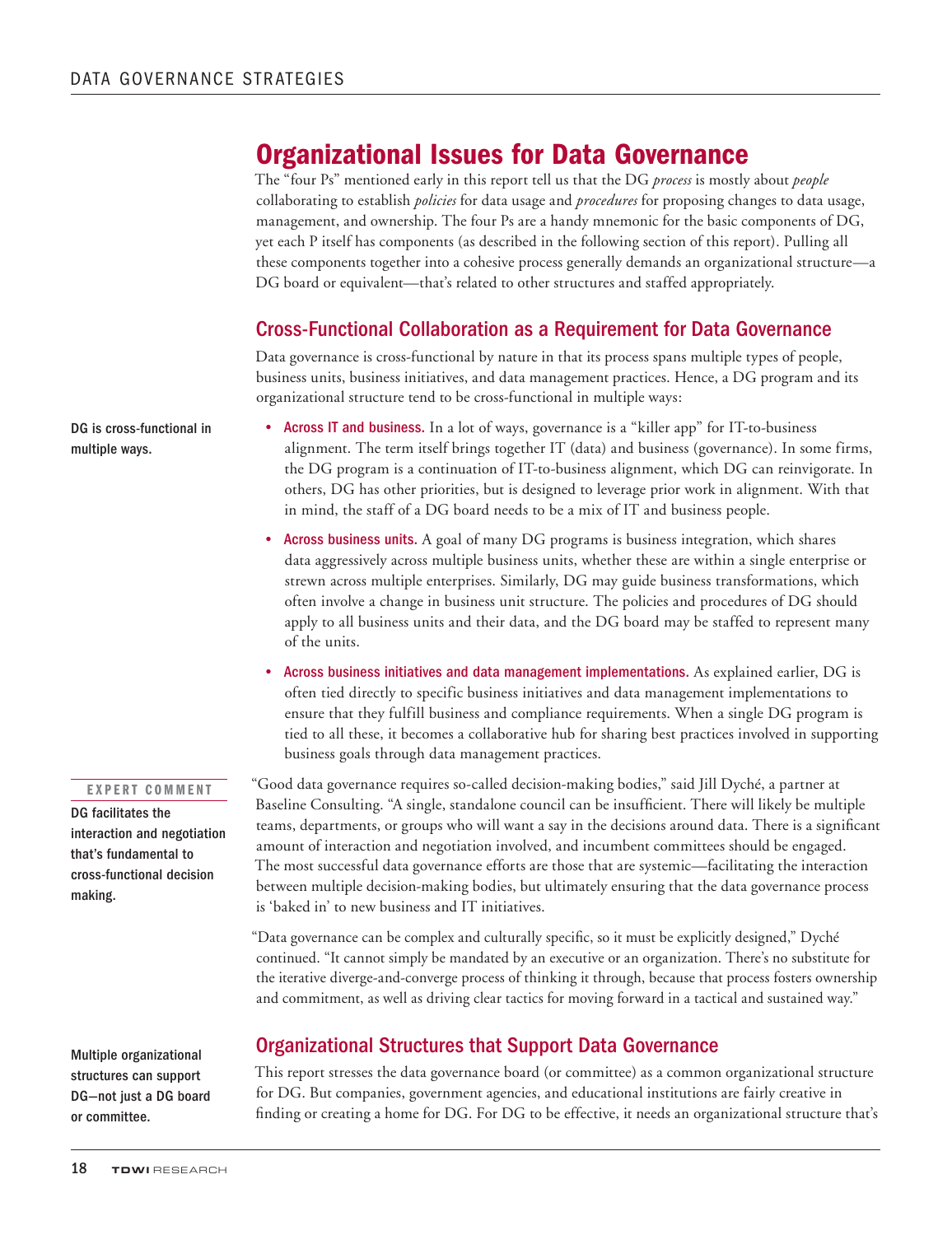cross-functional and collaborative, and there are many of these around to provide precedence and a model for DG—and possibly a home. Anyone planning a DG program should learn from these, mimic their structures, and possibly borrow their resources.

- BI and data warehousing teams. Building a data warehouse with a BI solution atop it is inherently cross-functional, in that business requirements must be expressed in multiple components of the technical solution. Furthermore, the BI team itself is cross-functional, in that it commonly includes specialists in data integration, quality, and modeling, as well as reporting, analysis, and performance management.
- • Data quality and stewardship programs. Early on, data quality specialists realized that improving data requires cooperation from many business units and IT teams. Hence, data stewards arose as hybrid personnel who foster collaboration among units and teams with the goal of finding and prioritizing quality improvements. Many firms begin with a stewardship program and expand it to cover general DG.
- Enterprise data architecture groups. Data architecture used to focus on modeling individual databases. The modern definition, however, is primarily about standards, validation, and lifecycle issues among large collections of databases, and secondarily about data integration, quality, and compliance issues specific to enterprise databases. Because of an intersection between the two, data architecture and DG may share staff.
- **Competency centers.** By definition, a competency center (or center of excellence, as it's sometimes called) is a team that provides centralized, shared services for technical implementations. Despite the technical focus, a competency center may also include business or hybrid personnel that foster cross-functional or collaborative roles. BI competency centers and data integration competency centers (both common among TDWI Members) are good examples of mixed staffing. A competency center can be a home for a DG board or coordinate closely with one. A few firms have gone so far as to create a DG competency center, which is mostly concerned with the process of DG, but can also handle technical implementations.

### Data Governance's Relationship to Other Forms of Governance

Data governance is but one form of governance, and multiple forms of governance commonly coexist and coordinate with each other. For example, in a hierarchal relationship, corporate governance is a broad umbrella that sets enterprisewide policies; IT governance may be a subset under corporate governance, while DG is a subset of IT governance. Occasionally DG coexists and at peer level with BI governance or data stewardship. And DG may have "dotted line" responsibilities with other organizational structures, like a compliance board, the offices of the CIO or CFO, or any of the business initiatives, IT implementations, and cross-functional organizational structures mentioned earlier in this report.

Some corporations (typically large, multinational ones) develop a complex hierarchy of governance boards. DG has a bureaucratic bent to it, and so it tends to flourish in corporate cultures that tolerate a certain level of bureaucracy. But a complex hierarchy is beyond the tolerance of most cultures, and the overhead of coordinating multiple boards can be a barrier to success.

The consensus among users is that DG must unquestionably be coordinated with IT governance and corporate governance. In fact, users surveyed think the coordination should be tight (50%) or moderate (46%). (See Figure 11.) A mere 4% think the relationship should be loose. The catch is to define a depth of coordination supported by appropriate communication mechanisms that will provide effective data governance without an undue bureaucratic burden.

Coordinate DG with other governance programs, but with minimal bureaucracy.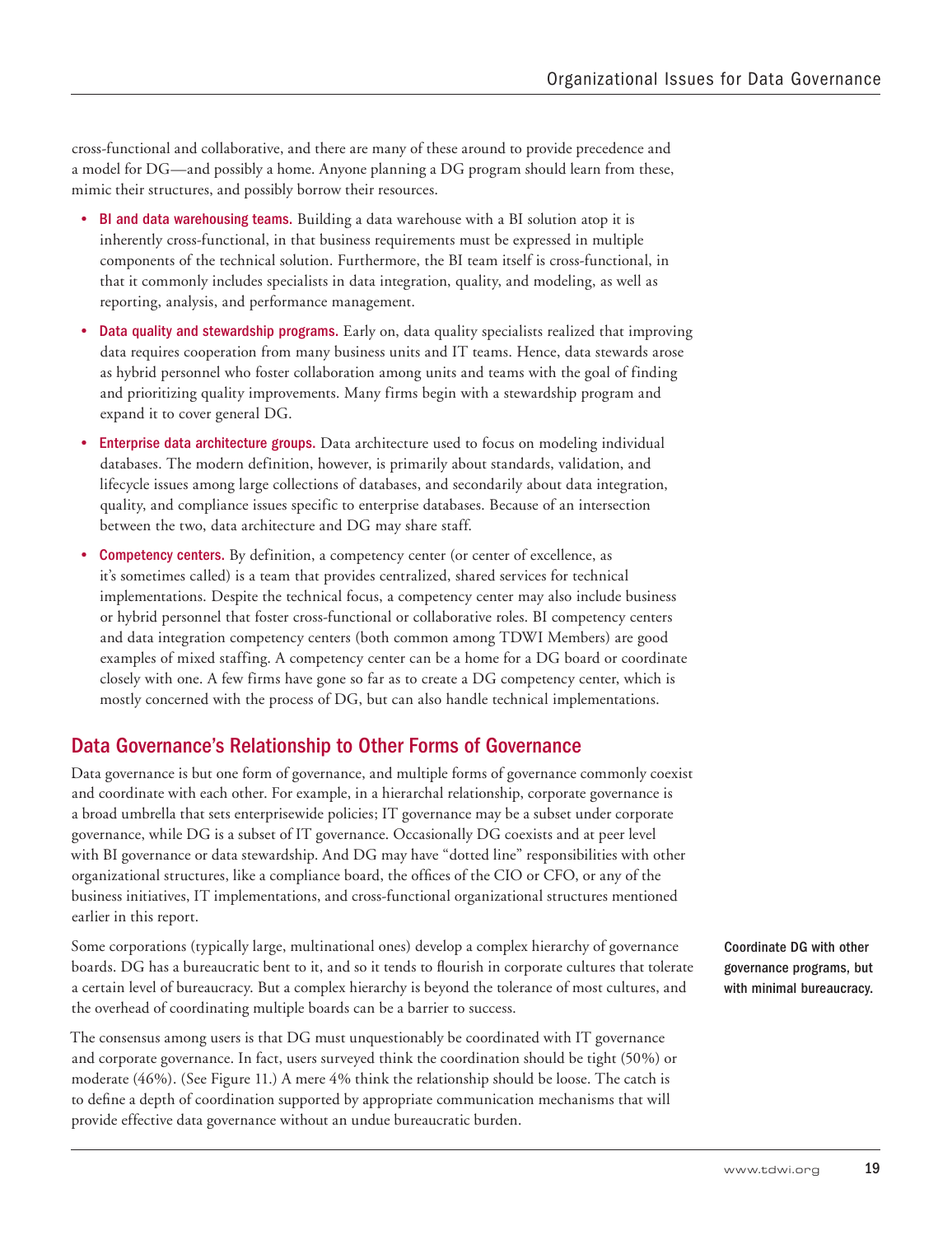

*Figure 11. Based on a TDWI Technology Survey of August 2007, 116 respondents.* 

#### USER STORY

Flexible governance balances corporate control with project autonomy.

The 2006 TDWI Best Practices Award for data governance was awarded to IBM's internal CIO office for its flexible approach to governance. Flexible governance may sound like an oxymoron, but it's not. Flexibility and innovation are driving forces in IBM's business growth, and these are present in the enterprisewide governance model that IBM applies internally. The initial focus is on coupling strategic business goals with investments in information technology. Once investment plans are made, IBM's governance model provides consumable information management (IM) guidance, with flexibility for autonomous execution at the project level. This governance backdrop assures that the right guidance is available with a flexible level of control to the right players at the right time to ensure success.

### Staffing the Data Governance Board

Populating the DG board with diverse people from diverse departments is critical to achieving the cross-functional collaboration required of data governance. To quantify DG board staffing, TDWI asked survey respondents with DG experience, "Who sits on your data governance board or committee?" (See Figure 12.)

- IT personnel dominate the board. This includes data warehousing or BI directors (56%), enterprise data architects (47%), and miscellaneous IT directors (25%).
- Business managers. Line-of-business (LOB) managers (56%) have a vested interest in the DG process, because they must communicate compliance policies to their direct reports. For example, when a DG board establishes policies for how end users should use a specific application, the LOB manager who owns the application or manages the end users should explain and police the policy. And LOB managers can accurately prioritize data quality and data sharing opportunities because they know which ones will yield a return on the investment.
- • Hybrid IT/business people. Given the cross-functional and collaborative nature of the DG board's work, it's useful to have people with knowledge of both business and technology, like data stewards (48%) and business analysts (42%).
- Upper management. Despite their time-consuming jobs, CxOs sometimes sit on DG boards, as seen in survey responses for chief information officer (33%), chief finance officer (20%), and compliance officers (20%). The presence of high-placed executives (even if only emblematic) is key to establishing a mandate for the enforcement of DG policies.

Diversity is key to staffing a DG board.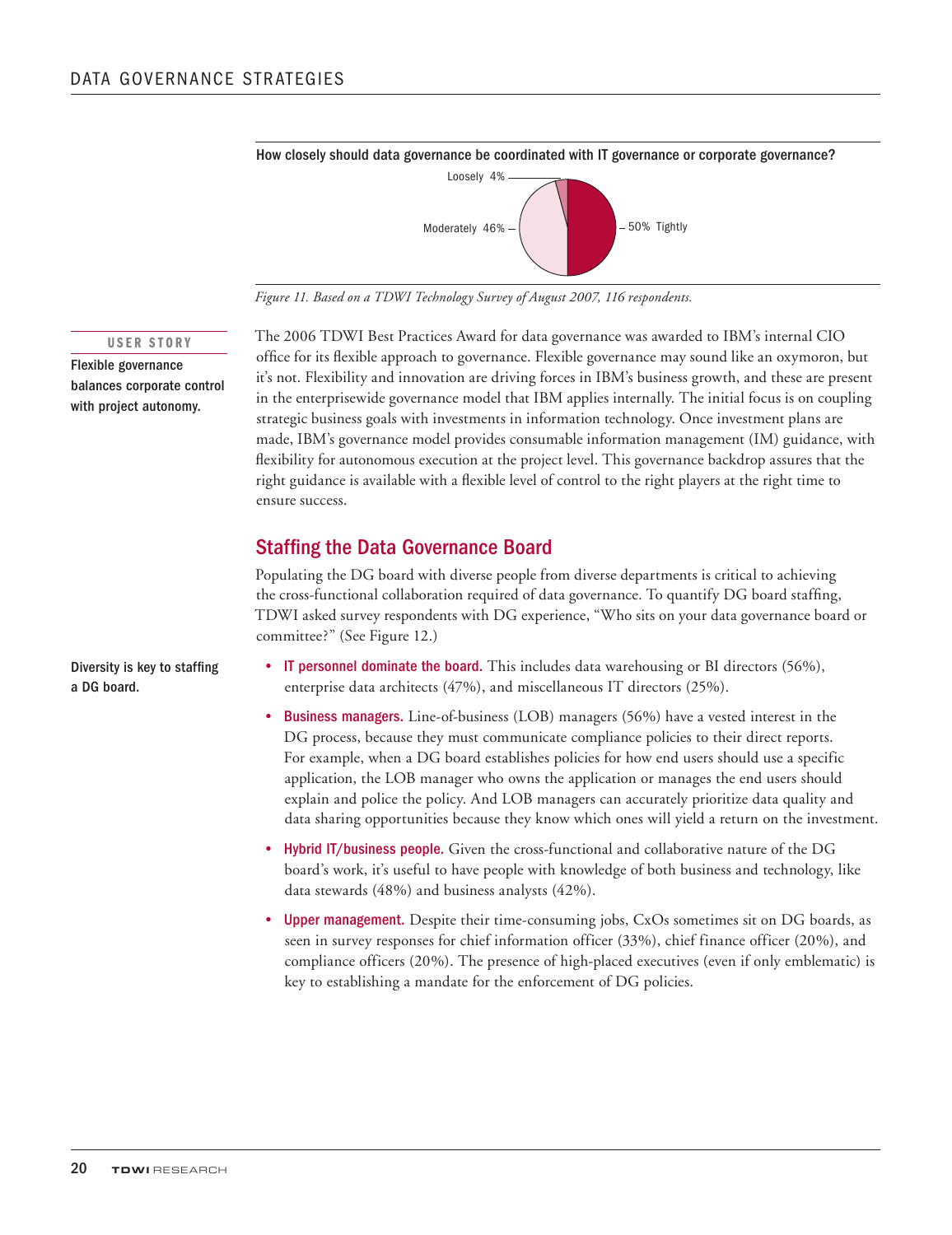

*Figure 12. Based on 1,026 responses from 273 respondents who have DG experience.* 

### Leading the Data Governance Board

It's clear that the staff of a DG board or similar organizational structure should include diverse people from diverse departments, so that the concerns of important or relevant departments are represented. But leadership for the board is a different matter, which begs the question: Who chairs or co-chairs the board? To quantify the issue, this report's online survey instructed respondents with DG experience to: "Enter the job title of the person (or persons) who lead your firm's DG board or committee." There were no prewritten answers to select; instead, each respondent typed an answer in his or her own words. A few of the 273 respondents entered multiple job titles, because their boards have co-chairs, resulting in 281 responses.

- The most common title for the DG board leader is director (27%). And one-fifth of the directors had the phrase "data governance" in their job titles (6%), which is a sure sign that DG has arrived as an established corporate discipline. Other director-level job titles included the phrases "information technology," "business intelligence," and "data management," showing that technical disciplines dominate over business ones at the head of the DG conference table.
- Manager job titles came in second (19%). This includes diverse managers of both IT and lines of business. Related to these managers are the VPs (14%) who do the same jobs, but with a loftier title.
- CxOs chair DG boards more often than anticipated (16%). This is surprising given the tight schedules of chief officers and the fact that many delegate responsibility readily. Yet, given the technical side of DG, it's not surprising that most of these are CIOs or CTOs (9%), as compared to a few CFOs (4%) and CEOs (3%).
- Data architects are common DG board chairs (9%). A few survey respondents reported the DG board leader's job title as either "data architect" or "enterprise data architect," revealing that architects can be important leaders for the DG process.
- A few boards are led by two or more chairpersons. Common co-chair combinations include a CIO with a CFO, a data architect with a BI manager, and a line-of-business manager (possibly at the VP level) with an IT manager or director. Note that co-chairs often represent IT and business, respectively, so the two remain aligned and balanced.

Directors dominate the DG board, especially those from IT.

DG gets a strong mandate when led by a high-placed executive.

Co-chairs can align business and IT in the DG process.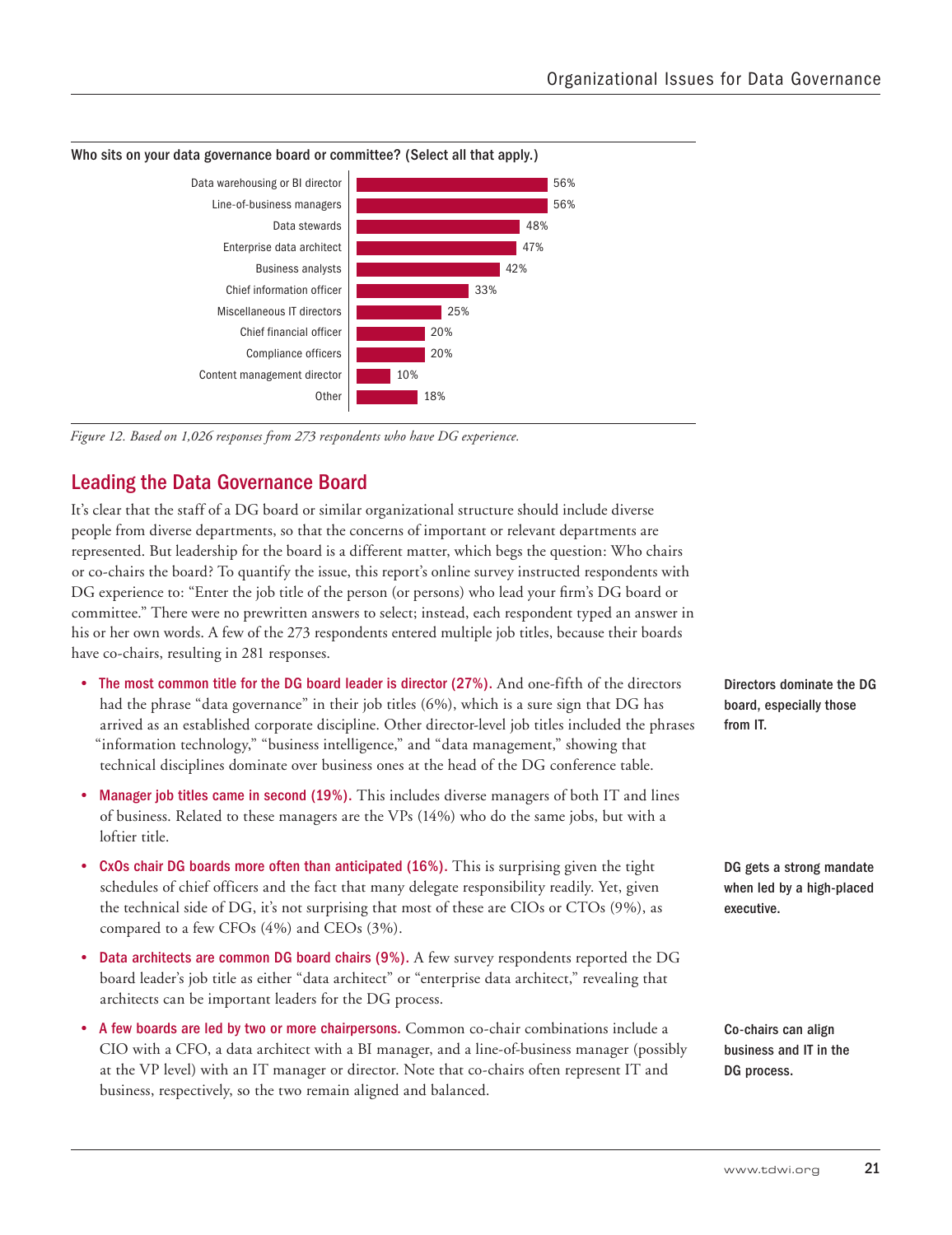### USER STORY:

The right business sponsor gives data governance a strong mandate.

"Our first attempt at data governance grew from a stewardship program firmly rooted in IT," said an enterprise data architect at a PC peripherals manufacturer. "It failed due to a lack of business participation, which was due to a weak business sponsor. In our company, the business owns the data, not IT, so the business must lead data governance. IT leading is like pushing a rope!" The turning point was a change in upper management. "We got a new CFO, who immediately set up a crossfunctional governance council, including responsibilities for data governance and stewardship. Finally, we were equipped to address pressing issues in master data management and data mart consolidation. These are inherently cross-functional, and we didn't have an effective mandate until the new CFO's governance council came along."

## Software Automation for Data Governance

### The Role of Software Automation

As we've just seen, DG is inherently organizational and interpersonal. Even so, many of the tasks of the governance process—and many of the outcomes that result from enforcing a governance policy—can be automated (to some degree) with computer software and hardware. Common goals for any data-oriented software automation include the consistent, scalable, and auditable management, repurposing, and communication of information. With that in mind, there is noticeable overlap between the goals of DG and the capabilities of various data management tools. The overlap suggests that such tools, whether homegrown or vendor-built, can help automate DG processes and outcomes.

But is software automation for DG really possible? Over half of the respondents to this report's online survey said yes, a quarter said no, and the rest don't know, indicating that some kind of software automation for DG is possible (see Figure 13). TDWI's take on the situation is that some data governance tasks can be automated with software, and some can't, as explained below.

At the moment, software automation specifically designed for DG is somewhat light. A few selected functions or areas within certain types of data management and development tools support DG, but full-blown applications specifically for data governance are rare. TDWI suspects that the available automation for DG will increase over the next year or two, because lots of users are in the midst of defining their requirements for DG software automation, and vendors are already expanding data management products to address DG more directly.





*Figure 13. Based on 394 respondents.* 

### Tool Types that Support Data Governance

In this report's online survey and user interviews, certain types of data management tools came to the foreground as both enablers for some data governance tasks, as well as software tools whose

Over half of users think software can automate DG processes.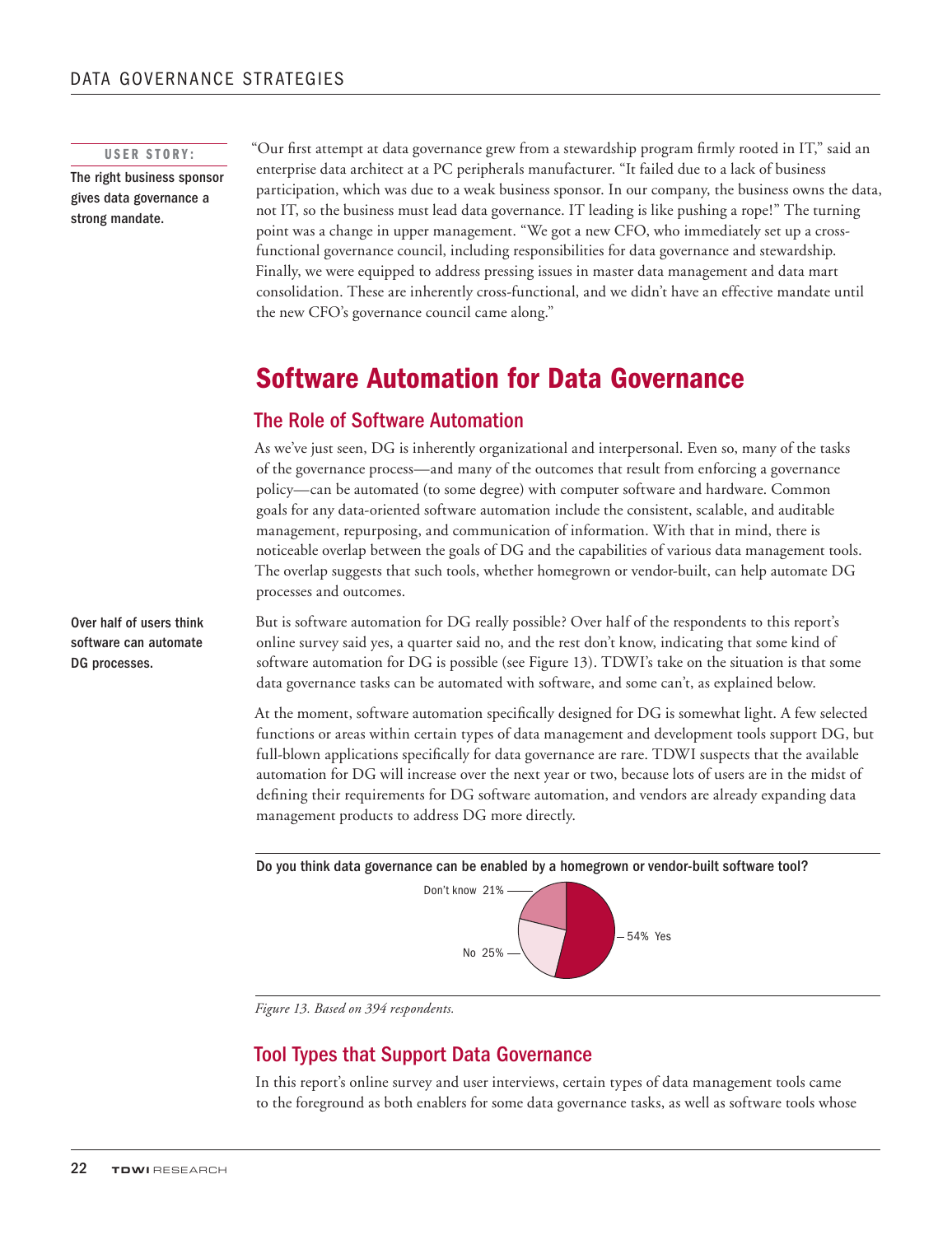implementations are affected by the policies of data governance. We can infer a number of things from users' input. First, some tools are highly conducive to data governance, and these are identified and discussed below. Second, among these, some tools are more conducive than others. This establishes a priority order (as represented in the order of the following discussion and in Figure 14) that can guide managers as they plan the phases of their DG programs. Third, the way that these preferred tool types are used reveals best practices and requirements for DG software automation. And all this can be represented in a basic technology stack for the software automation of data governance (see Figure 15). Furthermore, all these tool types are available as products from software vendors, and representative vendors and products are mentioned in the discussion below.6

#### Which types of software tools or platforms can help automate data governance? (Select five or fewer.)



*Figure 14. Based on 1,623 responses from 394 respondents.* 



*Figure 15. A basic technology stack for the software automation of data governance.*\*

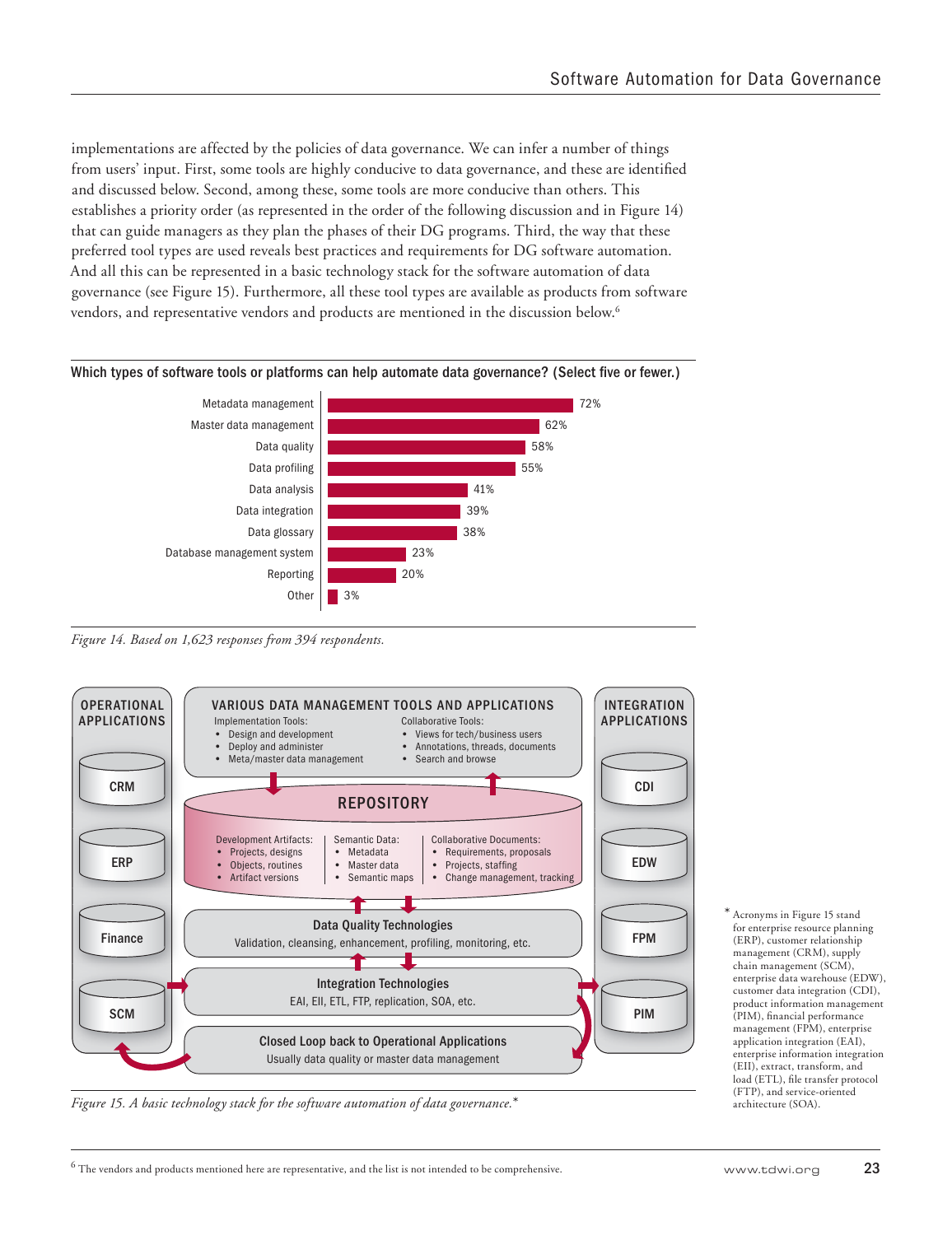Management for semantic data is the leading requirement for DG software automation.

### Semantic tools

Users invariably point to the management of semantic data—namely metadata and master data—as a leading requirement for data governance. This involves the practices of metadata management (72%) and master data management (62%), which top the list of priorities in Figure 14. Semantic data is important because it helps build an inventory of governed data and define the meaning of governed data. The semantics may be expanded to define other attributes, like data's owners, sources, transformations, targets, quality state, dependencies, security issues, and so on. The data inventory and definitions are crucial to DG goals such as business integration, data quality, and auditability.

Metadata management and master data management functions are built into representative data integration tools (from Business Objects, an SAP company; Informatica Corporation; and SAS) and data quality tools (from the aforementioned vendors, plus DataFlux and Trillium Software). Exeros offers tools that discover cross-system business rules and metadata and identify data exceptions and anomalies that violate those business rules. Dedicated MDM applications are available from Exeros, SAP, and other vendors. While these aren't data governance tools per se, they make a significant contribution to the automation of data governance policies. As an interviewee put it, "NetWeaver MDM from SAP is an engine that helps you achieve data governance goals, although it's not a data governance tool."7

#### Central repository

Managing semantic data is the top priority, yet an accoutrement of semantic infrastructure stands out: namely, the semantic data repository. Every metadata management and master data management solution has some kind of repository at its heart. This is true whether the tool is a metadata management tool or a master data management application. It's true whether the semantic solution stands alone or is embedded in a larger system, like an ERP application, data integration tool, or data quality tool. It's true whether the repository is a dedicated metadata management repository (typically object oriented) or a homegrown schema built atop a relational database management system. Regardless of its form, the repository is extraordinarily important, because it's the central, definitive source for semantic data and related data attributes. Figure 15 recognizes the repository's important role by placing it in the middle of the DG technology stack.

The central repository's importance has grown this decade as its breadth has increased. Even when a repository originated for a specific purpose like metadata management, users and vendors have stretched it to also manage other things, like master data, physical data, project documents, collaborative functions (e.g., versioning, Web views, discussion threads), and development artifacts (e.g., data flows, quality flows, hand-coded routines). Admittedly, the extended functions of repositories evolved to satisfy requirements for metadata-driven practices like data integration, quality, and profiling. But they lend themselves to the collaborative tasks of data governance, too.

Extended metadata repositories are built into data integration and quality tools from the vendors just mentioned. And, of course, many users implement their own repository, usually atop their corporatestandard brand of relational database management system. A single repository would be ideal, but multiple repositories are the norm, because repositories are built into most tools. A common best practice is to synchronize master and metadata across repositories, sometimes based on one of the repositories as a central system of record.

Architecture for DG software automation is based around a central repository.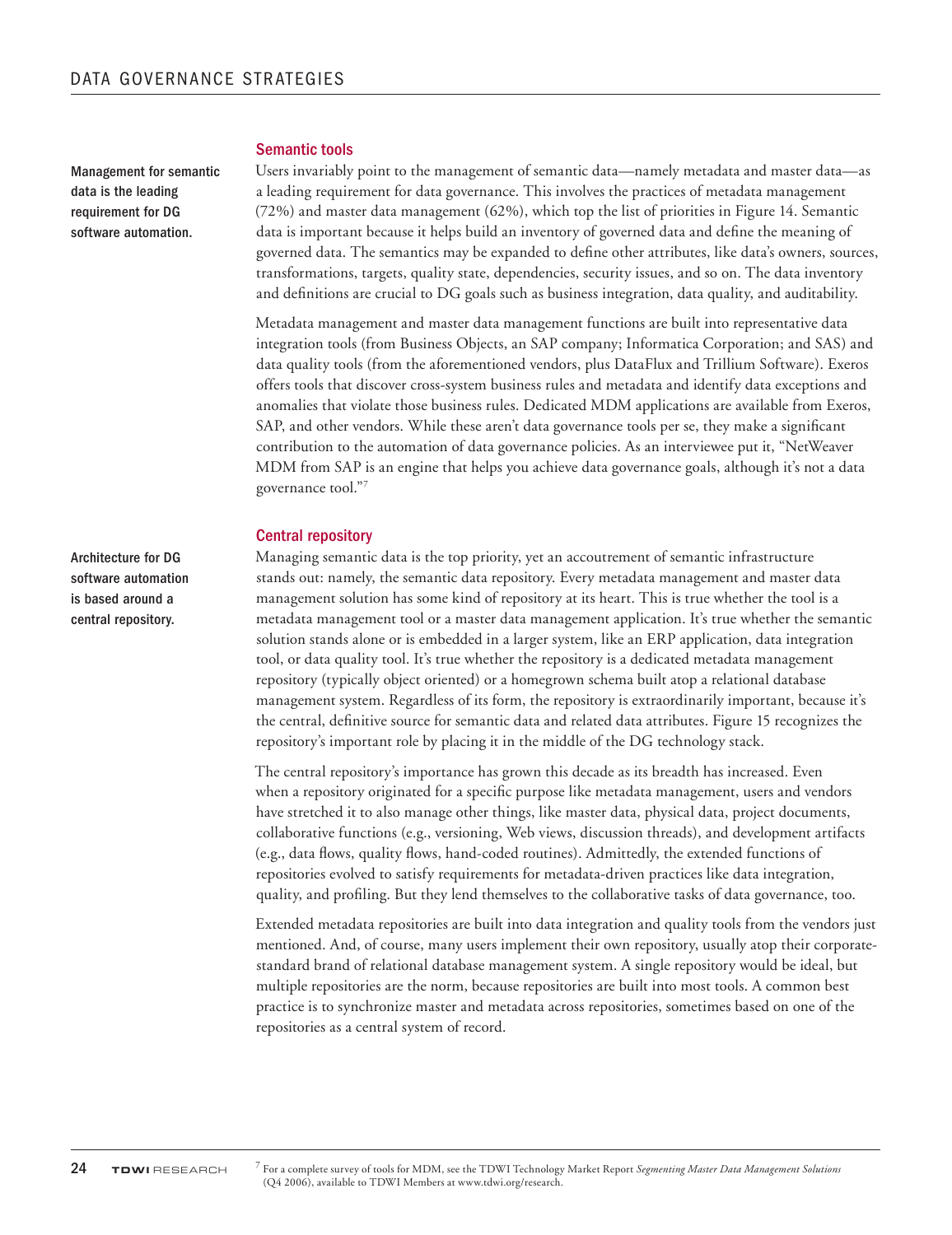### Data quality tools

As we saw earlier in this report, improving the quality of data is a common goal of data governance, whether it's a goal unto itself or a supporter of other goals, like compliance, business integration, and business transformation. Given its ubiquity, you should consider data quality a firm requirement for the software automation of data governance. Users surveyed ranked data quality (58%)—and related functions like data profiling (55%) and data analysis (41%)—right after semantic data management issues (see Figure 14).

Data quality tools support a variety of quality operations for name-and-address cleansing, matchand-merge, deduplication, verification, enhancement, standardization, and so on. But they also include capabilities that have direct import to data governance. For example, data profiling helps a user discover data and quantify its state; this area within the tool originated for data quality purposes, but obviously has application in data governance. Likewise, data monitoring polls data after each run of a deployed data quality solution to assess whether the data is improving and to identify further opportunities for improvement; monitoring can assure compliance with DG policies, not just data quality standards. And the practice of data stewardship is so prominent in data quality implementations that most data quality tool vendors have created tools (or functions within a data quality tool) designed specifically for the steward as user. These tools accommodate the steward's level of technicality (which varies from very technical to mildly technical), helping the user discover data improvement opportunities, develop rules for data transformations, communicate these to technical developers, review reports based on data monitoring, and process exceptions with a mix of manual and automated methods. Again, all these capabilities have direct import to DG.

Representative data quality tools—which include related functions for profiling, monitoring, and stewardship—are available from Business Objects, DataFlux, Informatica, and Trillium Software.8

#### Cross-system data discovery and monitoring tools

A common limitation of data profiling and monitoring tools is that most operate on one database at a time, sometimes more narrowly on one table at a time. This is a problem in today's distributed data environments, where data dependencies link data elements across multiple tables and databases. When working with distributed data, users should look for tools that enable *cross-system* data relationship discovery and *cross-system* data monitoring, not just traditional data profiling and monitoring. Such tools should also include automation for deducing and documenting business rules and exceptions for the data relations and transformations that they find, since rules and exceptions are fundamental to assessing compliance with DG policies.

Representative tools for cross-system data relationship discovery and monitoring include Exeros Discovery and Exeros Validator.

#### Data integration tools

After semantic data management and data quality, data integration is the third most common tool type used to automate data governance (39% in Figure 14). Tools for data integration are an obvious requirement when software automation for data governance demands moving and transforming data, as it clearly does with diverse forms of business integration and BI. But data integration is less obvious when it supports a more primary DG requirement for compliance or business transformation. Of course, data integration itself should be governed so it is compliant with DG policies for data standards, security, and privacy.

The second leading requirement for DG software automation is data quality.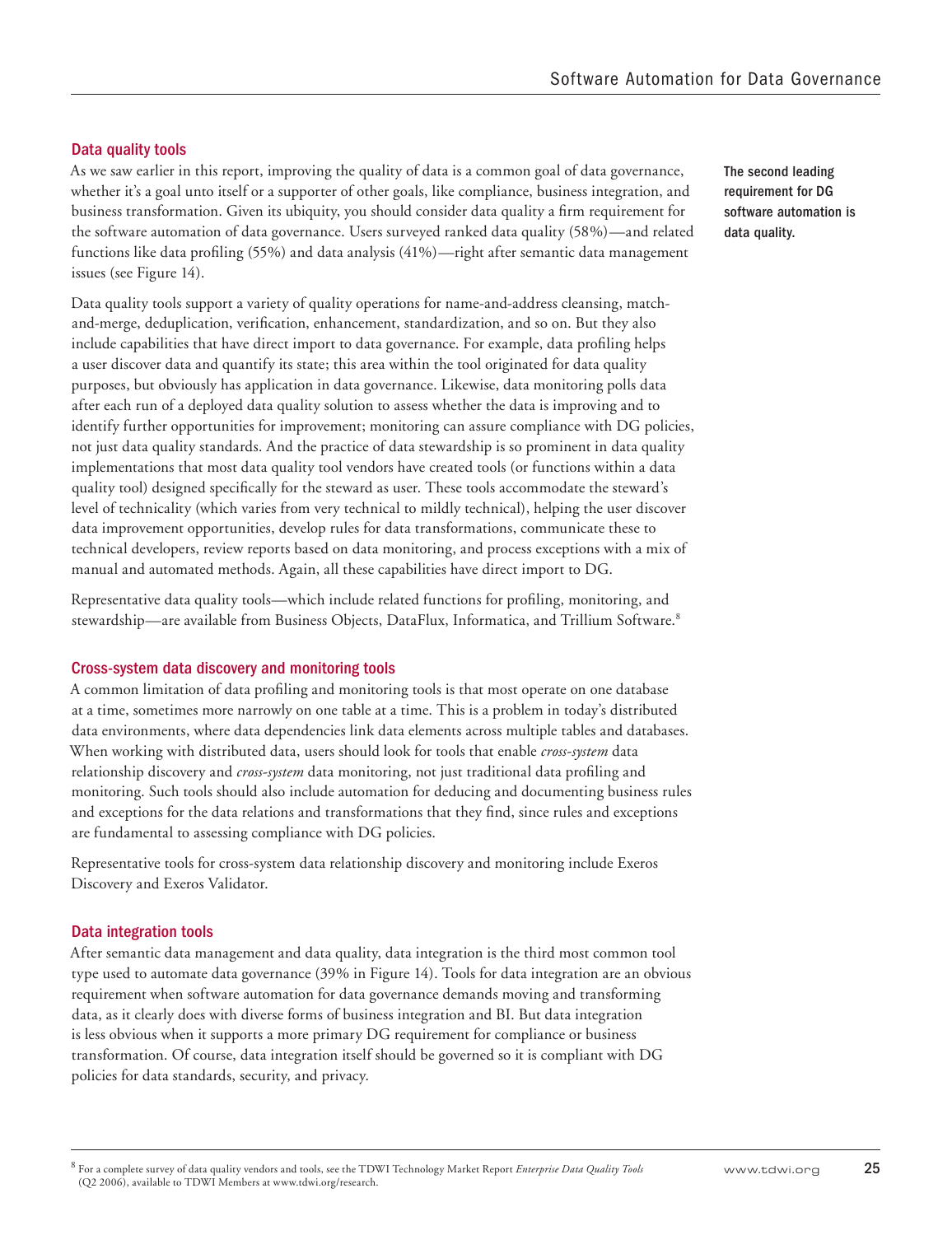Data integration is a hidden lynchpin on which the success of DG automation hinges.

So, it's best to think of data integration as a key infrastructure layer that enables many different forms of DG, whether directly or indirectly. Note that—as vendor tools evolve—infrastructure designed for data integration can also support data quality, metadata management, and other data management techniques that are core to DG. With that in mind, data integration infrastructure is a hidden lynchpin on which the success of DG automation hinges. In Figure 15, data integration is the layer through which all enterprise data—whether governed or not—flows. According to an interviewee: "Most of the data we govern closely is integrated into an enterprise data repository, then distributed to other systems. All that data and all of those transformations and verifications run through Informatica PowerCenter, which is critical to our data governance program."

Representative data integration tools come from Business Objects, Informatica, and SAS. These same vendors produce data integration suites that include tools for multiple forms of data integration (i.e., ETL, EII, replication), plus tools for practices related to data integration, like metadata management, master data management, data quality, and data profiling/monitoring. Over time, expect each of these suites to coalesce into unified platforms that seamlessly support all data integration and quality functions from a single console. Also, expect these platforms to fold in data governance functions, as DG becomes more closely associated with these tool types.<sup>9</sup>

#### **Databases**

Many of the users interviewed for this report have taken a physical approach to data governance, in that they relocate data that they want to govern into some kind of central database. In a lot of ways, this is a data warehousing mentality applied to data governance. The upside is that it's easier to assure the security and privacy of data—as well as perform data quality and master data management operations—when all governed data is in one place (or fewer places). The downside is that you have to integrate and synchronize large volumes of complex data.

The resulting central database varies a lot. Sometimes it's a recognizable enterprise data warehouse (EDW), but more often it's a unique operational data store (ODS). Many of the users interviewed used the term *enterprise data repository* (EDR), which is a collection of databases, including data warehouses, marts, ODSs, and semantic repositories. In these cases, an EDR contains a mix of detailed source data, lightly summarized data, multidimensional cubes, metadata, master data, and even content (in the sense of natural language text).

An EDR may also subsume the metadata repositories mentioned earlier and similar databases, like a data glossary (38% in Figure 14). Almost all EDRs and other databases specifically for DG are homegrown designs built atop a database management system (23%).

From an architectural viewpoint, an EDR or other DG database can be a hub similar to the repository in the center of Figure 15. Or, the EDR could include a central hub, plus the databases and repositories of various integration applications, as seen on the right side of Figure 15.

#### Dedicated DG applications

By "dedicated," we mean that DG is the primary purpose of the application, as opposed to the secondary body of DG functions found in some tools. This kind of dedicated DG application is rare, at the moment, but TDWI anticipates that more will appear in 2008 and 2009 in response to the considerable demand among users.

While conducting interviews for this report, TDWI Research encountered a few SAP users with dedicated DG applications. This includes SAP for Governance, Risk, and Compliance (GRC), which is a framework that includes applications for access control, process control, global trade

Some users consolidate governed data into an enterprise data repository (EDR).

<sup>9</sup> For a complete survey of data integration vendors and tools, see the TDWI Technology Market Report *Data Integration Tools* (Q4 2007), available to TDWI Members at www.tdwi.org/research.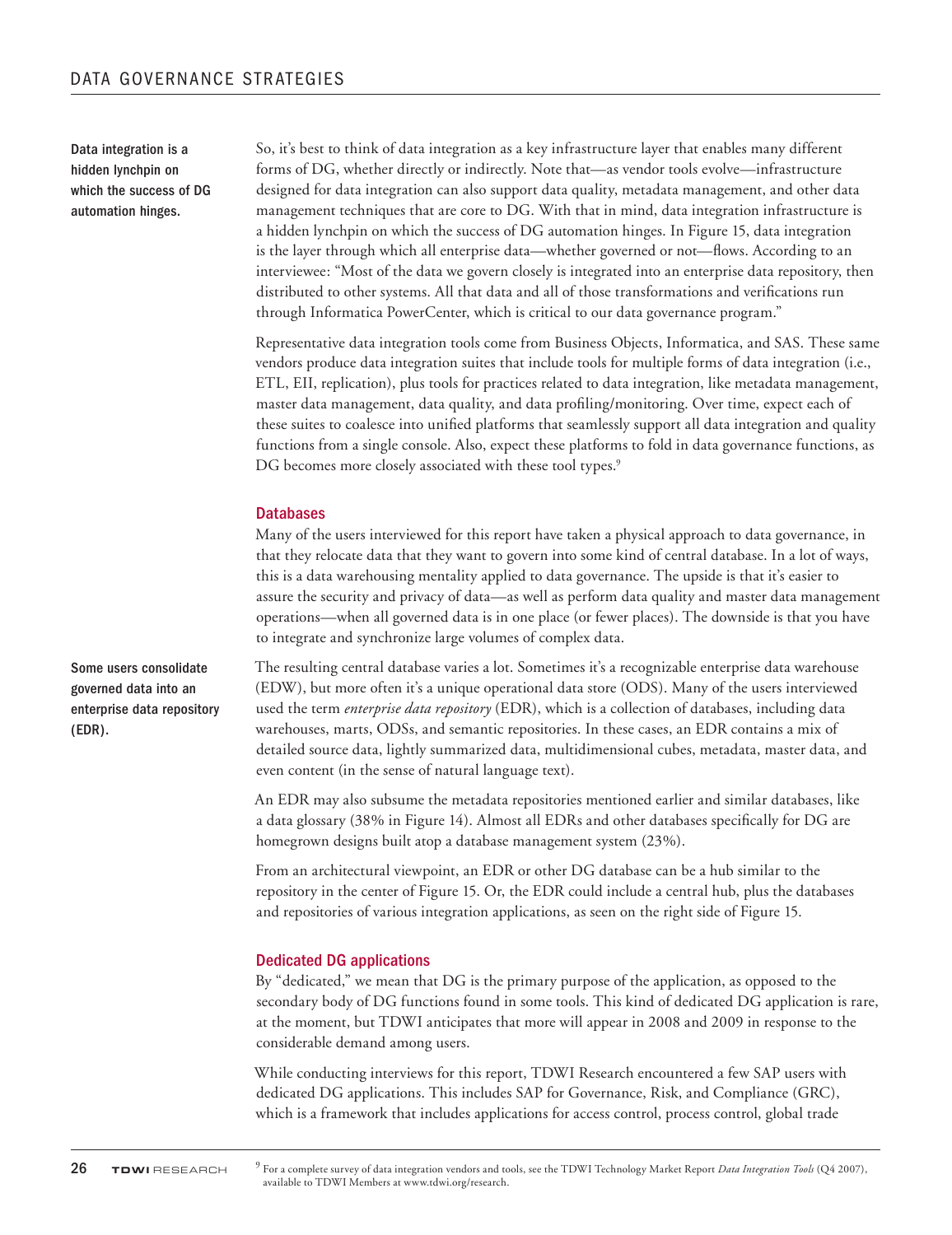services, risk management, and so on. Other interviewees were using dedicated DG applications and related services from BackOffice Associates, Inc., and IDS Sheer.

There are also numerous applications that have a substantial body of governance functions, despite an overall focus elsewhere. Examples include SAS Financial Management Solution (heavy on SOX and other compliance guidelines), SAS Drug Development Solution (guarantees compliance with HIPAA), and SAS Model Manager (addresses regulations around risk model management and validation). Then, there's the new SAP Information Lifecycle Management (ILM) solution, which reminds us that data needs governance as it ages and moves from active service to archive and all the steps in between.

### Collaborative documents for DG

Like any other program, data governance generates a lot of paperwork through which people collaborate. This includes policy documents, forms for change requests and other procedures, board descriptions, documents chronicling board decisions, project timelines, meeting minutes, and a plague of other documents. DG board members and others can hurl these at each other via e-mail. But it's best to store them in a central place where everyone can access the latest version as they need it. The mechanism for sharing Microsoft Office files (which is what most of these are) can be as simple as a folder on a shared network drive or as complex as a full-blown content management system. Somewhere in the middle is the DG repository, whether it's a semantic data repository or an EDR. Most repositories are capable of storing Office files, and it makes sense to keep these documents in the same software system that automates the DG process.

### Professional services for DG

Tool types aside, consulting services are also an important component of DG solutions. Data governance is a hot topic for consultants today, because user organizations need a kick start to help them understand what DG is, what they would do with it, and how to get started. For example, the data management practice at Boston-based Collaborative Consulting has developed expertise and templates for DG engagements. And software vendors with DG-related tools offer relevant professional services, like the Data Governance Workshop from Trillium Software and the Data Governance Boot Camp from DataFlux.

"Due to competitive pressure, Blue Cross and Blue Shield of Kansas City (BCBSKC) needed to leverage data as a strategic asset and share better information with its customers, including insured members, employer groups, and healthcare providers," said Darren Taylor, the vice president of information access at BCBSKC. "To achieve this goal, we adopted a strategy with three prongs foundation, accountability, and empowerment." Building a solid *foundation* meant integrating data from dozens of sources into an enterprise data warehouse that provided a consistent view of subject area data, regardless of the source. *Accountability* for the data integration effort was created by forming a dedicated center of excellence focused on data management and business intelligence solutions. Defining and managing data access and data usage became simpler once data was centralized and a specific division was named accountable. Technical matters like data quality and consistent master data definitions also became easier to address as a result. The solution now *empowers* BCBSKC by providing business systems and processes with required data; by providing a dependable basis for decision making; and by providing constituents with their own Internet portals to access the consistent and secure data they want, when they want it.

DG processes generate a lot of documents that need managing.

DG consulting is hot right now because DG is new and unknown.

#### USER STORY

Customers get the data they want, when they want it, from a DG-controlled, Internet-accessible database.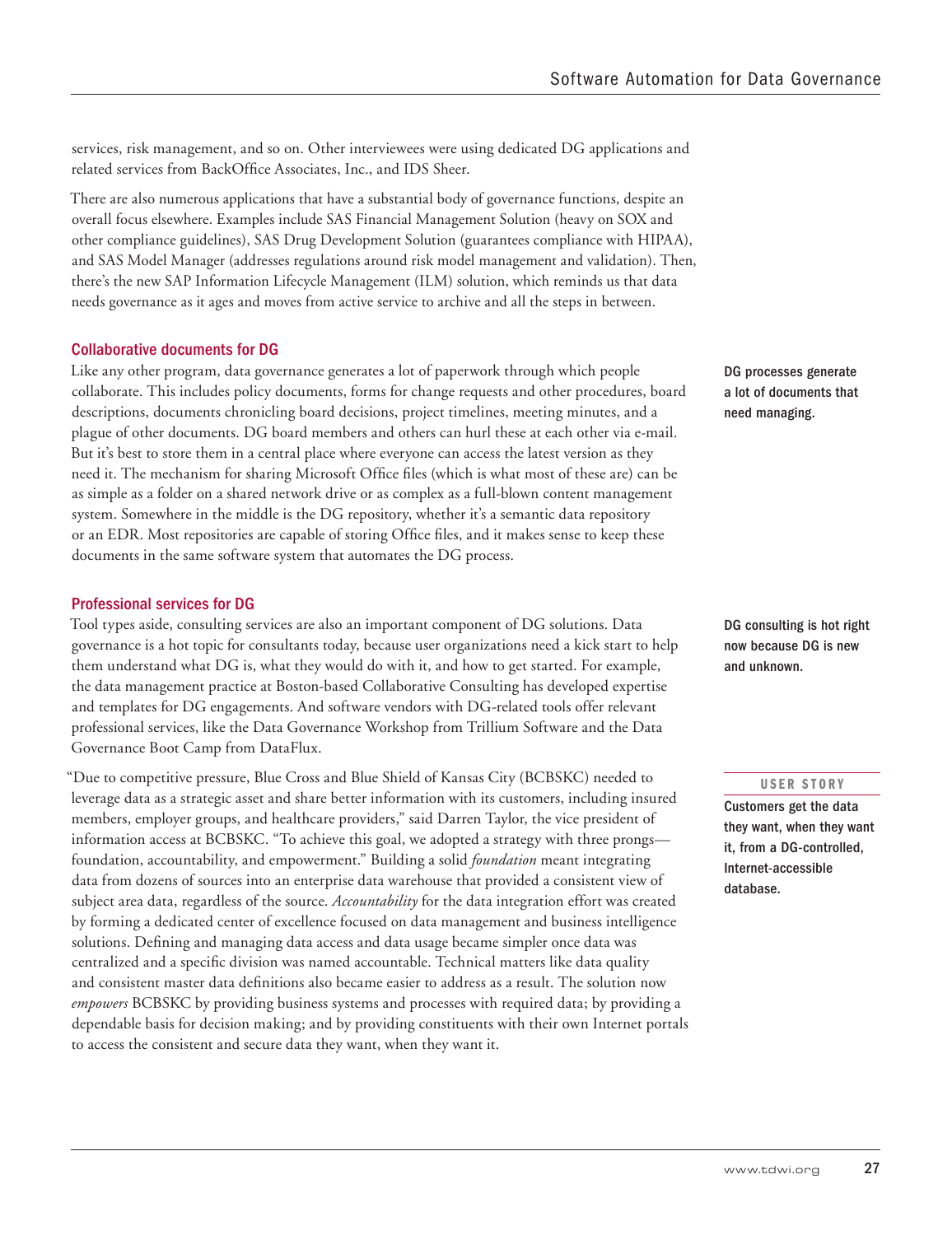Staff DG with a crossfunctional team and a powerful executive sponsor.

### Recommendations

- Always remember that DG success is mostly about the four Ps. People collaborate to create policies and procedures that constitute the DG process. In other words, most DG tasks are interpersonal and organizational, with certain data management technologies playing a supporting role.
- Recognize that DG is inherently cross-functional and collaborative. Accordingly, staff the DG board with diverse people from diverse departments, so all their needs are all represented. Staffing should also mix executives and workers across both business and IT.
- Elect a board chairperson who will make DG a priority. The chair should be a high-placed executive who both wields broad influence and evangelizes DG as an imperative. His/ her executive mandate is required to overcome territorial issues and general organizational intransigence. As an alternative, consider co-chairs who together represent business and IT.
- Don't practice data governance in a vacuum. Coordinate it with related data management practices, data-intense business initiatives, and other forms of governance—especially IT governance and corporate governance.
- Note that DG usually boils down to some form of control. The catch is to know the different meanings of control (limiting data access, expanding data integration, controlling data quality) and to define the appropriate amount of control for each (strict governance versus loose guidance).
	- Balance the opposing goals of DG. The most obvious conflict is between compliance goals that limit data access and business integration goals that expand data access. Other opposing goals to balance include business versus technology, data content versus data usage, and departmental versus enterprise data ownership.
- Start with compliance, business transformation, or data integration. These are the three pillars of DG, because they're the most common starting points, and therefore represent the most pressing goals of organizations. Note that some organizations start with technical issues like data quality or master data management; impact is greatest when these support higher business priorities, as described by the three pillars.
	- • Think of DG as a transformational process. In other words, change is a constant with DG, and change needs management. Don't get so deep into requirements for compliance, quality, and integration that you forget to enable all these with change management via a DG board.
	- • Be aware of common intersections. DG regularly coordinates with business initiatives and technical implementations. Knowledge of these can guide your plan for which to address and in which order. And the collection of initiatives and implementations you choose to address will determine the scope of your DG program and how it is staffed.
	- Automate DG tasks with software when possible. Although DG is largely about the four Ps, software automation can give it speed, accuracy, auditability, and scalability. Today, this is achieved mostly via selected functions in data management tools for data quality, integration, and metadata management. A few dedicated DG applications are available from vendors. Expect vendors to produce more tools and better automation for DG as users better define their tool requirements and DG becomes a priority in more organizations.

Start with one of DG's three pillars.

Define appropriate forms and levels of control for DG.

Tool support for DG has its place, and its place will grow.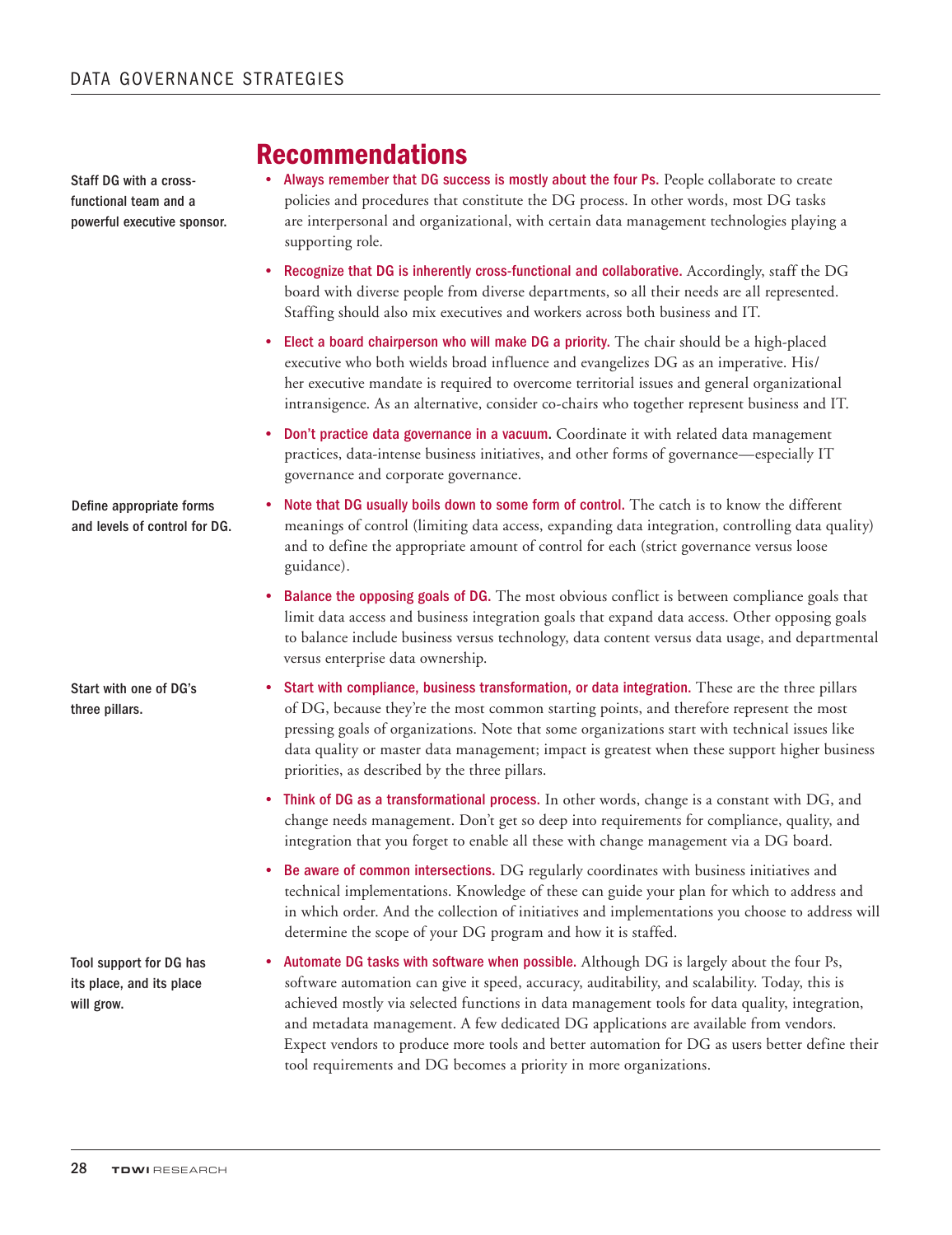

www.sas.com

SAS is pleased to sponsor this TDWI report on data governance. The report asks the critical question: "Why data governance now?" As the research suggests, the answers are too clear and the stakes too high for strategic organizations to wait.

SAS recognizes that the concerns with which organizations must grapple are numerous and varied—addressing compliance issues, improving the quality of data across multiple business units, and mitigating risk, among countless others. The common theme, however, is that data governance is a key part of the solution to such situations.

Regardless of your specific challenge, SAS' holistic approach to solving business problems, combined with our intelligent technology infrastructure, will facilitate the integration of your data governance program.

#### About SAS

Customers at 44,000 sites use SAS® software to improve performance through insight from data, resulting in faster, more accurate business decisions; more profitable relationships with customers and suppliers; compliance with governmental regulations; research breakthroughs; and better products and processes. Only SAS offers leading data integration, storage, analytics, and business intelligence applications within a comprehensive enterprise intelligence platform.

#### The SAS Advantage

As the report indicates, data governance intersects with any data management practice, including business intelligence, data warehousing, and integration as well as infrastructure. Just as data governance oversees the broad use of data, SAS provides the infrastructure necessary for that governed data to meet its requirements and to flow to all its constituents throughout the organization. Bringing more than 32 years of experience, SAS understands the "big picture" of how the many technology components, organizational roles, and interdepartmental processes are collaboratively woven together to meet the needs of business initiatives.

#### Beginning with Fundamentals

SAS' integrated infrastructure, designed internally from the ground up, is built upon a common metadata architecture, enabling the design and development of data elements and processes according to governed standards. In turn, these managed data elements and processes can be shared and rolled out to the IT and business communities. In a single step, standard processes, alone or in combination, can be converted to reusable modular services, more easily providing for compliance with governance policies.

#### Best of Both Worlds

In addition to providing the data integration infrastructure for moving governed data, SAS, together with its wholly owned subsidiary DataFlux, provides the means to document, implement, and enforce business rules, as well as the specific data requirements they drive, as determined by governance policies. These policies may require specific definitions, calculations, hierarchies, data source usage, and effectivity periods, alone or in combination.

Please visit www.sas.com to learn more about SAS software solutions, educational offerings, and the awardwinning technical support services that come with our software.